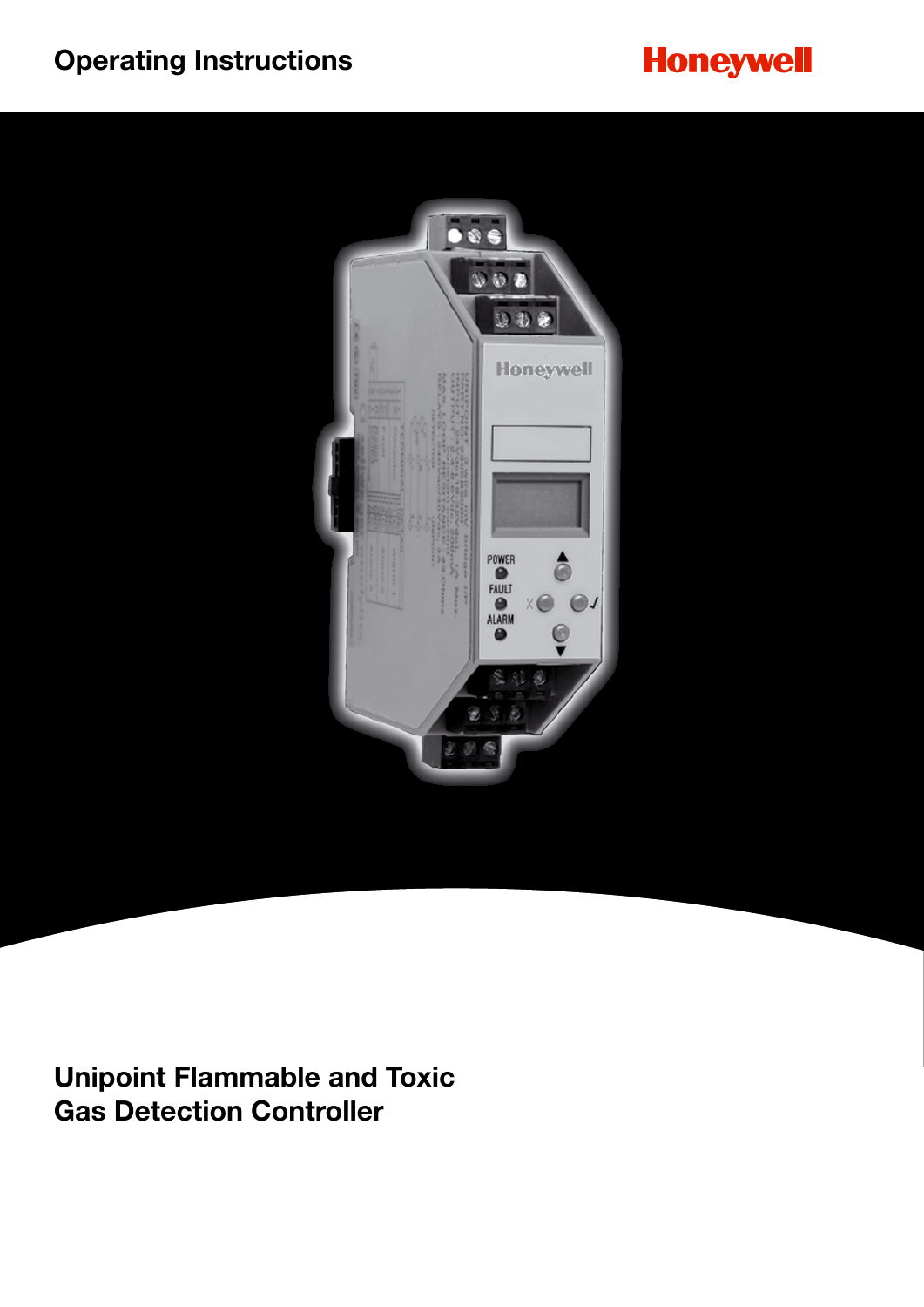### **1 Safety**

Ensure that this manual is read and understood BEFORE installing / operating / maintaining the equipment.

#### *WARNINGS*

*Unipoint is designed for installation and use in indoor safe area non-explosive atmospheres. Installation must be in accordance with the recognized standards of the appropriate authority in the country concerned.*

*Unipoint should be installed inside a lockable enclosure or in a secure location to prevent unauthorized access.*

*Before carrying out any work ensure local regulations and site procedures are followed. Work must only be conducted by trained personnel. Take any necessary precautions to prevent false alarms. The detectors/sensors that the controller connects to may be used for gas detection in hazardous atmospheres. Refer to the individual detector/sensor instructions for their details.*

*The fault and alarm relay outputs may be used to switch voltages in excess of 50Vac. Ensure circuits have DOUBLE or REINFORCED insulation and are segregated in accordance with the voltage being switched and access is restricted to authorized personnel only.*

> *Unipoint must be zero and span calibrated with the detector before operation.*

*Disposal should be according to local waste management requirements and environmental legislation. Alternatively contact your local Honeywell Analytics representative.*

Honeywell Analytics can take no responsibility for installation and/or use of its equipment if this is not done in accordance with the appropriate issue and/or amendment of the manual. The reader of this manual should ensure that it is appropriate in all details for the exact equipment to be installed and/or operated. If in doubt, contact Honeywell Analytics for advice.

Every effort has been made to ensure the accuracy of our documents; however, Honeywell Analytics can assume no responsibility for any errors or omissions in our documents or their consequences.

Honeywell Analytics greatly appreciates being informed of any errors or omissions that may be found in the contents of any of our documents. For information not covered in this document, or if there is a requirement to send comments/ corrections about this document, please contact Honeywell Analytics.

Honeywell Analytics reserve the right to change or revise the information supplied in this document without notice and without obligation to notify any person or organization of such revision or change. If information is required that does not appear in this document, contact the local distributor/agent or Honeywell Analytics.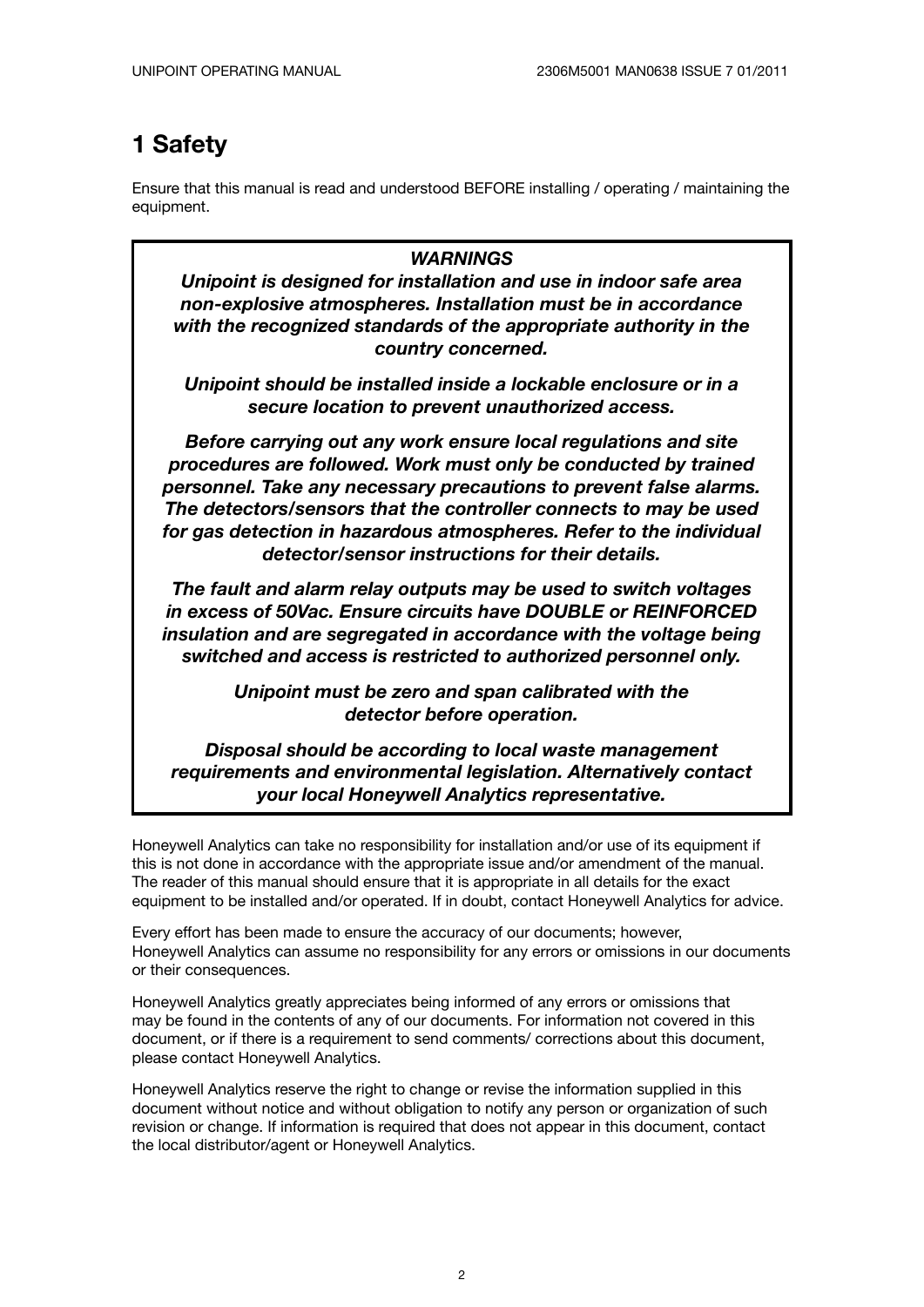# 2 Table of Contents

| 2   |
|-----|
| 3   |
| 4   |
| 4   |
| 4   |
| 6   |
| 6   |
| 6   |
| 7   |
| 7   |
|     |
| 9   |
| 9   |
| 9   |
| 10  |
| 10  |
| 10  |
| 11  |
| 11  |
| 12  |
| -13 |
| 13  |
| 14  |
| -14 |
| 14  |
|     |
| 15  |
| 15  |
| 15  |
| 16  |
| 17  |
| 17  |
| 17  |
| 18  |
| 18  |
| 19  |
| 19  |
| 20  |
| 21  |
|     |
| 22  |
|     |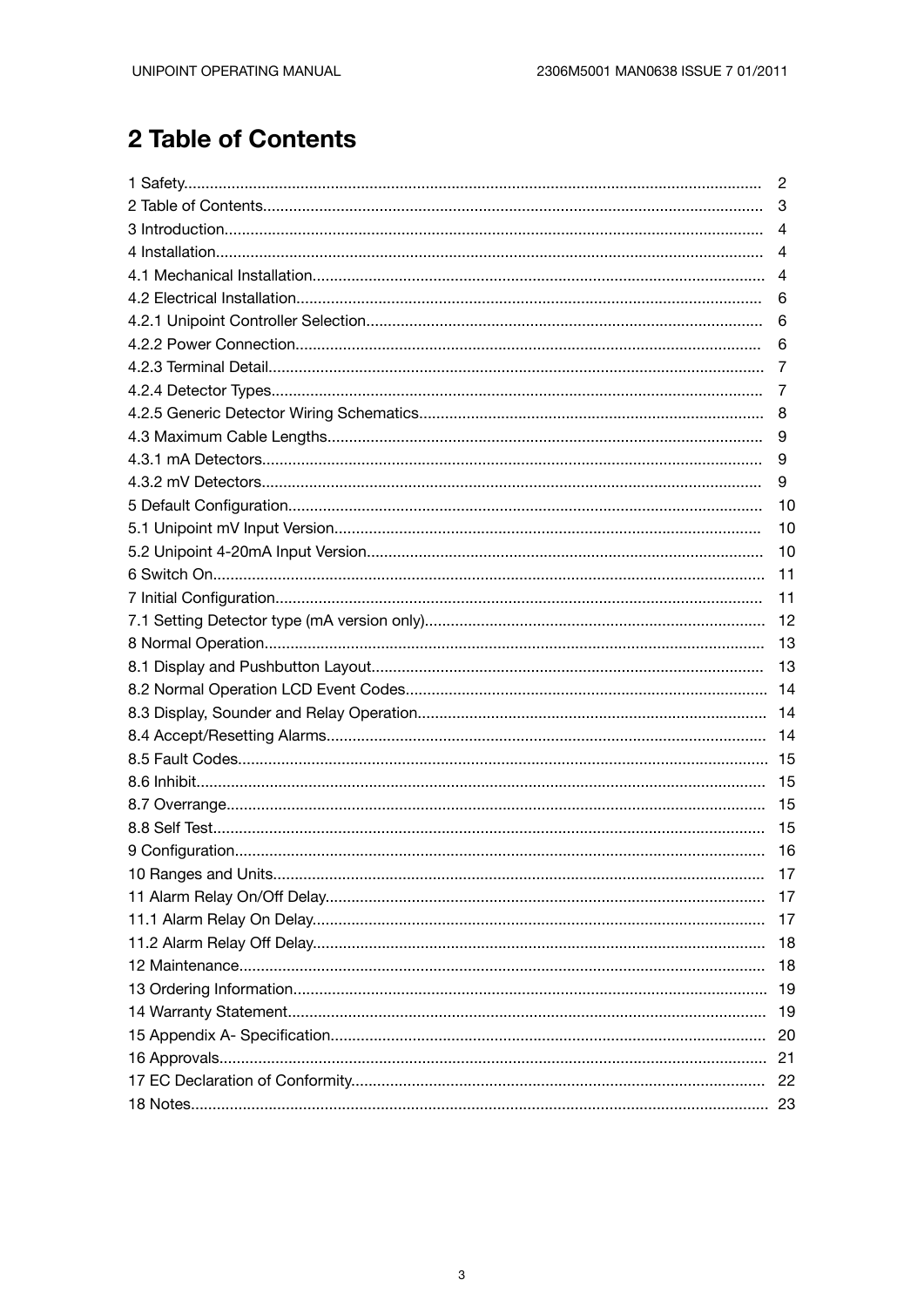## **3 Introduction**

Unipoint is a self-contained single channel gas detection controller for use in indoor safe areas. It is designed for use with any mV flammable gas detector as well as any 2 wire or 3 wire 4-20mA source gas detector\*. Unipoint is DIN rail mounted and displays gas concentration, alarm, fault and status information via its backlit LCD and LEDs, as well as providing a built in audible alarm. A keypad located below the display provides the facility to make changes to the system configuration. Unipoint is powered from 24VDC via the DIN rail. The detectors are connected to the controller via terminals on the side of the controller where terminals for remote inhibit/reset and output relays are also located.

There are two versions of Unipoint controller available. The mV version is for use with 3 wire mV flammable gas detectors such as the Signalpoint or Sensepoint range of flammable detectors. The 4-20mA version is for use with 2 wire and 3 wire 4-20mA source detectors such as the Signalpoint or Sensepoint range of toxic and oxygen detectors. It has 4 buttons:  $\triangle$ up, ' $\blacktriangledown$ ' down, 'x' reset and ' $\blacktriangledown$ ' OK, that are used navigate through the menus and change the configuration settings.

\*All Honeywell Analytics gas detectors and third party detectors subject to overall power requirements.

### **4 Installation**

#### *WARNING*

*Unipoint is designed for installation and use in indoor safe area non-explosive atmospheres. Installation must be in accordance with the recognised standards of the appropriate authority in the country concerned. Prior to carrying out any installation ensure local regulations and site procedures are followed. The detectors used with Unipoint are often designed for use in hazardous atmospheres. Refer to the individual detector instructions for details of their installation.*

#### **4.1 Mechanical Installation**

Outline Dimensional Drawing



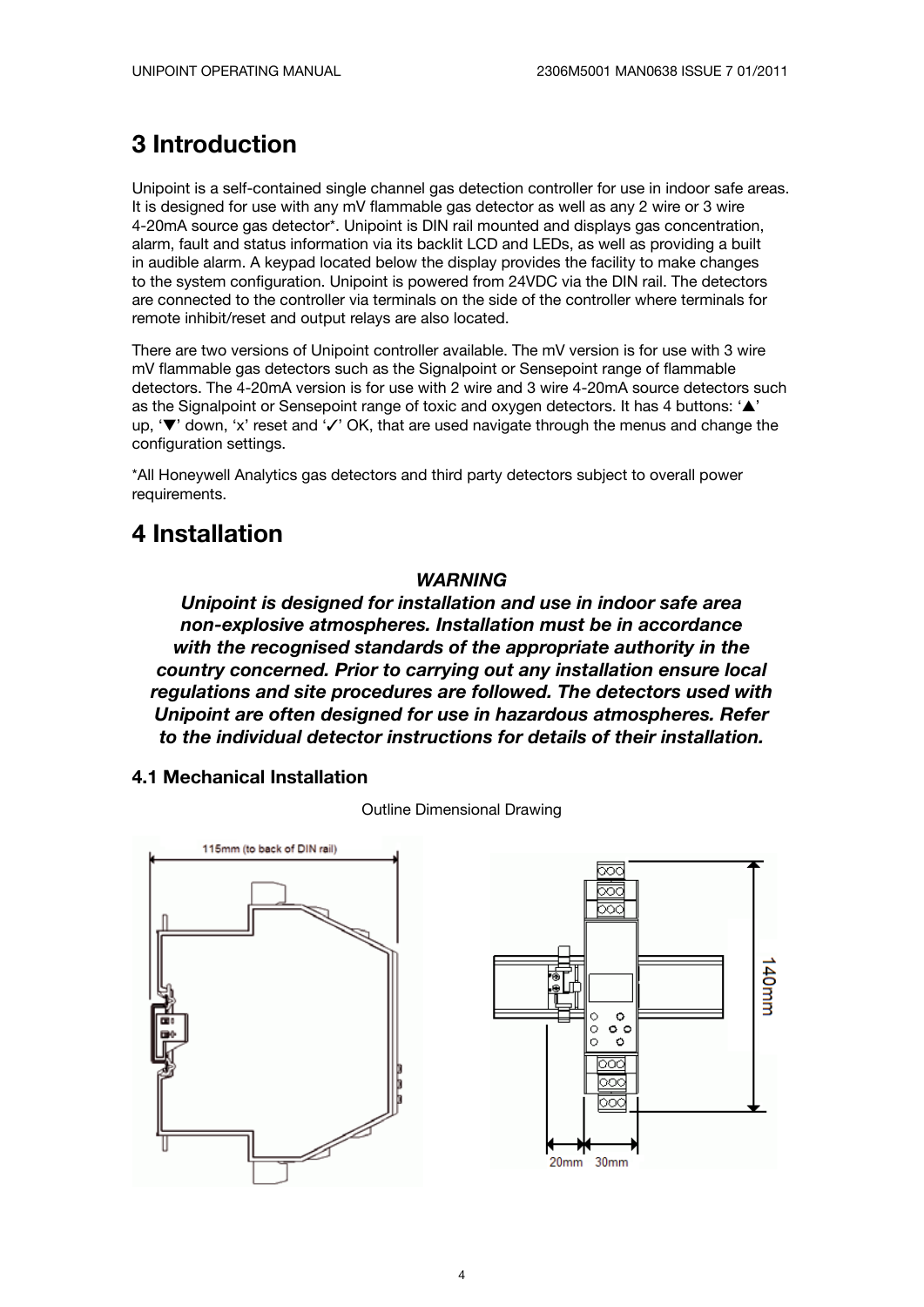The Unipoint controller is mounted on standard symmetrical 'top hat' DIN Rail (35 x 7.5mm). To attach the Unipoint controller to the DIN rail follow the procedure below use the Installation Diagram as reference.

1. Clip the Unipoint controller socket on to the DIN rail (note the correct orientation from the diagram below).

2. Clip the power connector on to the DIN rail beside the controller socket.

3. Slide the connector and socket together until clip engages.

4. Attach the Unipoint Controller on to the socket by gently but firmly pushing it down onto the socket until it clips in place.

5. Additional Unipoint Controllers can be added to the DIN rail on the right hand side of the first unit. Clip additional controller sockets to rail and slide together until clips engage. Then attach the additional Unipoint Controllers.

*Note: If mounting the Unipoint controller(s) inside an enclosure, ensure that the temperature inside the enclosure does not exceed the specified operating temperature.*

#### Installation Drawing



DIN Rail Drawing

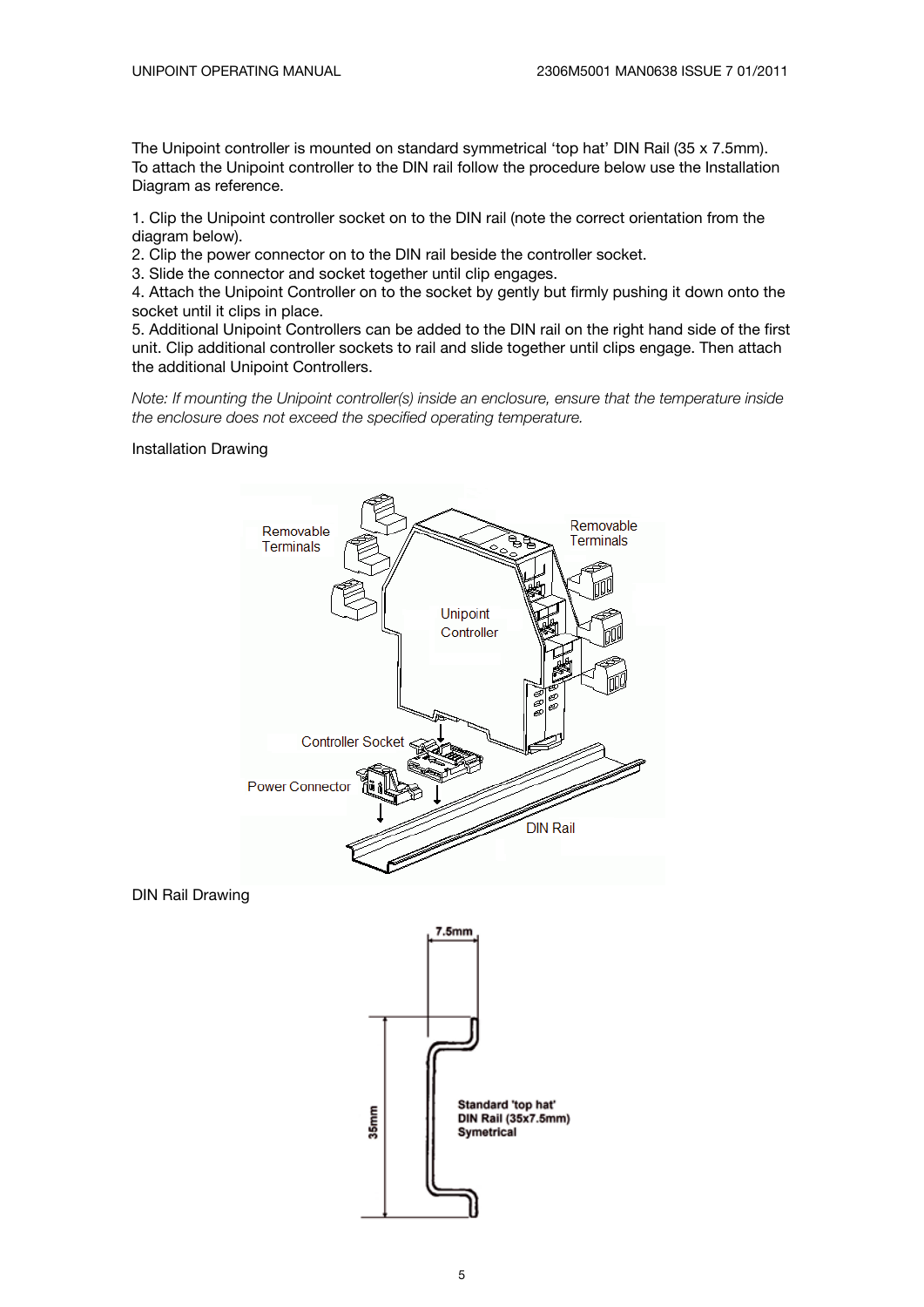## **4.2 Electrical Installation**

### **4.2.1 Unipoint Controller Selection**

| <b>Detector</b> | <b>Gas Type</b> | N° Wires       | <b>Unipoint Controller</b><br><b>Required</b> |
|-----------------|-----------------|----------------|-----------------------------------------------|
| Signalpoint     | Flamable        | 3              | mV                                            |
|                 | Toxic           | $\overline{2}$ | mA                                            |
| Sensepoint      | Flamable        | 3              | mV                                            |
|                 | <b>Toxic</b>    | 2              | mA                                            |
| Sensepoint Plus | Flamable        | 3              | mA                                            |
|                 | <b>Toxic</b>    | 3              | mA                                            |

### **4.2.2 Power Connection**

Max number of Unipoint controllers on one DIN Bus

| <b>Detector Type</b> | Max number of<br>controllers |
|----------------------|------------------------------|
| 3 wire mV            | x                            |
| 2 wire mA            | x                            |
| 3 wire mA            |                              |

Unipoint Controller Maximum Power Consumption

| <b>Unipoint</b> | <b>Controller status</b>                                                            | <b>Relays</b> | <b>Power</b> |                   |
|-----------------|-------------------------------------------------------------------------------------|---------------|--------------|-------------------|
| version         |                                                                                     | <b>Fault</b>  | <b>Alarm</b> |                   |
| mV              | Normal operation, no faults, no alarms.<br>Zero cable resistance.                   | Energised     | De energised | 2.4W <sup>1</sup> |
| mV              | Normal operation, no faults, no alarms.<br>Max loop cable resistance (28 ohms)      | Energised     | De energised | 3.6W <sup>1</sup> |
| mV              | All alarms, no faults. Max cable<br>resistance (28 ohms)                            | Energised     | Energised    | 4.8W <sup>1</sup> |
| mA              | Normal operation, no faults, no alarms.<br>Inclusive of 2 wire signal loop current. | Energised     | De energised | 1.8W <sup>2</sup> |
| mA              | All alarms, no faults. Inclusive of 2 wire<br>signal loop current.                  | Energised     | Energised    | 3.0W <sup>2</sup> |

1 includes power to detector

2 excludes power to 3 wire mA detector.

All controllers with default configuration.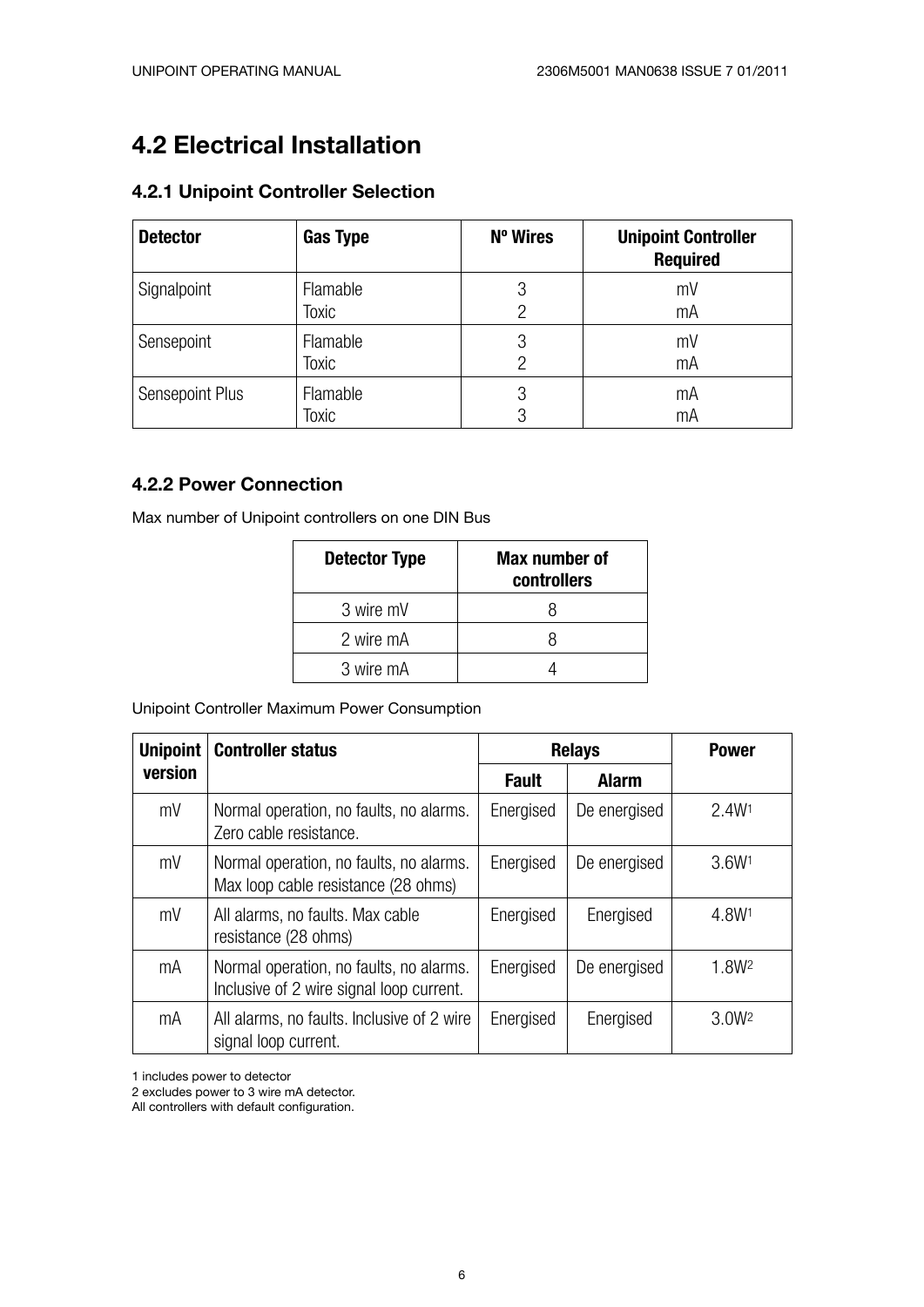### **4.2.3 Terminal Detail**

All electrical connections except power are made via removable terminals located on the top and bottom of the controller. The power connection is made via the power connector attached to the DIN rail.



For security we recommend the use of Key Switches for the remote reset and inhibit inputs mounted on the front of the enclosure in which the Unipoint is mounted.

### **4.2.4 Detector Types**

Unipoint can accept signals from three types of detector. The table below summarizes the types of detector compatible with Unipoint.

| <b>Type of detector</b> | <b>Output to detector</b>                                                   | <b>Recommended detector</b>                   |
|-------------------------|-----------------------------------------------------------------------------|-----------------------------------------------|
| 2 wire 4-20mA           | Controller Input (18-32Vdc)-1.5*Vdc,<br>30mA (max). Sense resistor 33 Ohms. | Signalpoint or Sensepoint Toxic<br>and Oxygen |
| 3 wire 4-20mA<br>source | Controller Input (18-32Vdc)-1.5*Vdc,<br>0.5A (max). Sense resistor 33 Ohms. | Sensepoint Plus                               |
| 3 wire mV bridge        | 2.4-8.6V, 200mA constant current.<br>Max cable loop resistance 28 Ohms.     | Signalpoint or Sensepoint<br>Flammable        |

\* Voltage drop in Unipoint Controller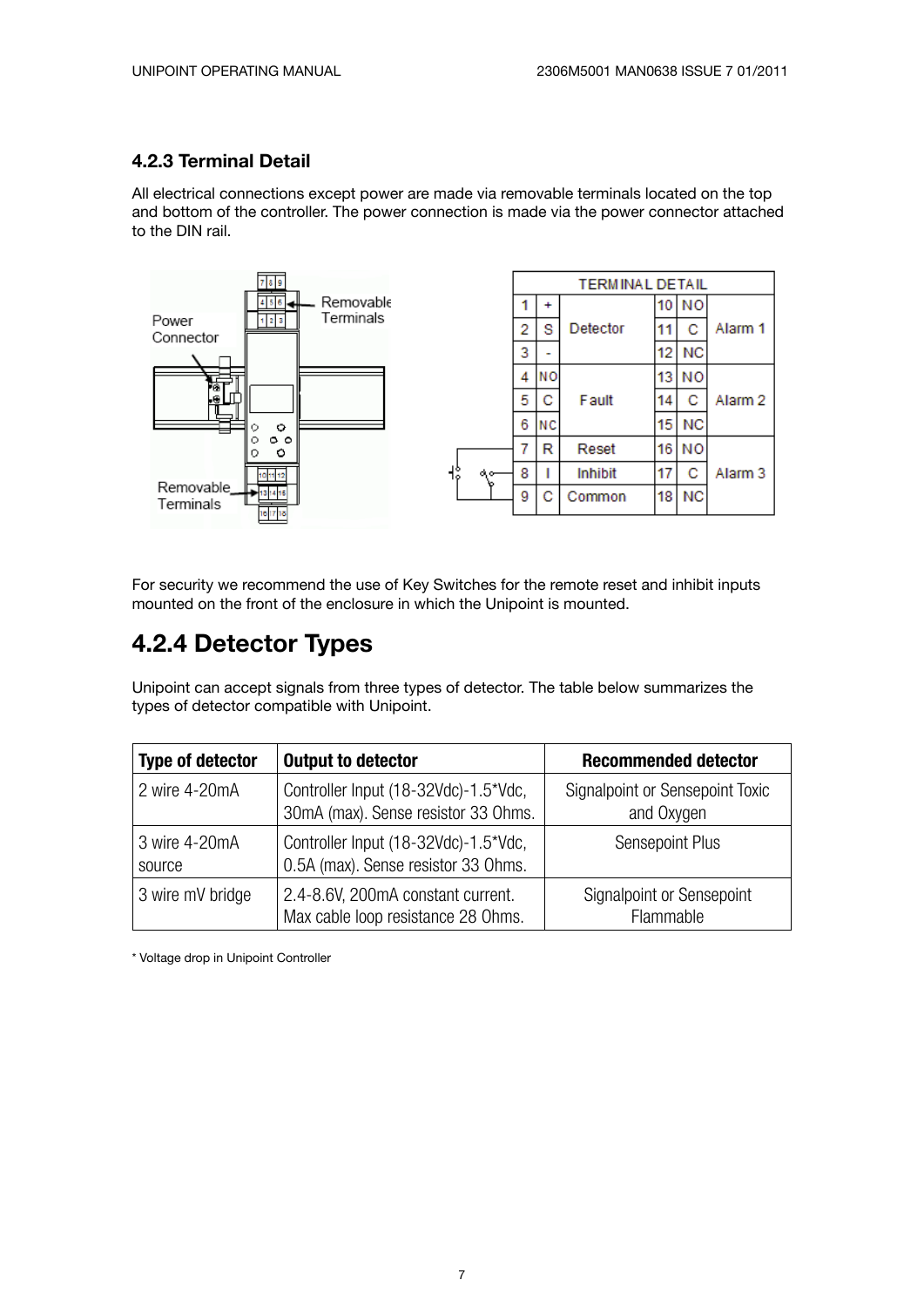#### **4.2.5 Generic Detector Wiring Schematics**

To connect the detector to the Unipoint use a 2 or 3 wire cable (as appropriate) that is suitably armoured (e.g. Steel Wire Armour) or conduit according to local requirements. Acceptable wire cross sectional area is from 0.5 to 1.5mm2 with overall screen. Connect the screen to ground at the enclosure that the Unipoint is mounted in.



8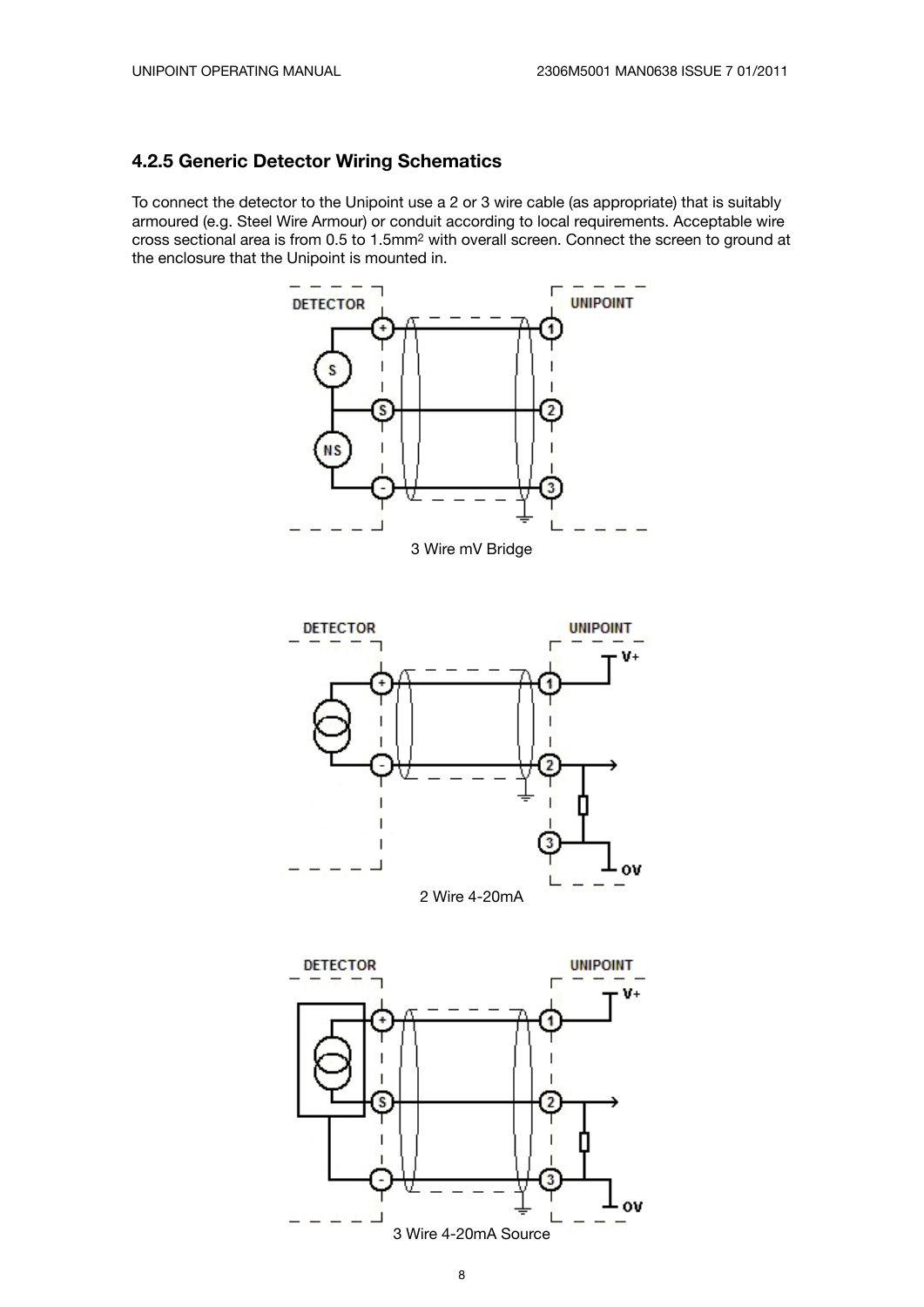### **4.3 Maximum Cable Lengths**

#### **4.3.1 mA Detectors**

To calculate the maximum cable run length from power source to the detector refer to the following example diagram and formula.

#### **Rloop = (Vcontroller - 1.5V - Vdetector min) / Idetector**

Maximum cable run length = Rloop / cable per metre resistance where:

| $Rloop =$         | maximum working cable loop resistance                                                                                                                                 |
|-------------------|-----------------------------------------------------------------------------------------------------------------------------------------------------------------------|
| $V$ controller =  | maximum available supply voltage at controller                                                                                                                        |
| Vdetector $min =$ | minimum voltage at which the connected sensor can operate<br>(sensor dependent, see individual sensor technical manual/<br>data sheets)                               |
| $ldetector =$     | sensor maximum drawn current. 30mA for 2 wire mA detectors.<br>See individual detector technical manual/data sheets for max power<br>consumption of 3 wire detectors. |

### **4.3.2 mV Detectors**

To calculate the maximum cable run length to the detector refer to the following typical example cable resistances. Max cable loop resistance = 28 ohms.

| <b>Solid Copper Conductor</b> |                                  |                            |  |  |  |  |  |
|-------------------------------|----------------------------------|----------------------------|--|--|--|--|--|
|                               | <b>Cross Sectional Area</b>      |                            |  |  |  |  |  |
| (mm <sup>2</sup> )            | <b>AWG</b>                       | (ohm/bucle/km)             |  |  |  |  |  |
| 0.50                          | 21                               | 72                         |  |  |  |  |  |
| 0.75                          | 19                               | 50                         |  |  |  |  |  |
| 1.00                          | 18                               | 36                         |  |  |  |  |  |
| 1.50                          | 16                               | 24                         |  |  |  |  |  |
|                               | <b>Stranded Copper Conductor</b> |                            |  |  |  |  |  |
|                               | <b>Cross Sectional Area</b>      | Maximum resistance at 20°C |  |  |  |  |  |
| (mm <sup>2</sup> )            | <b>AWG</b>                       | (ohm/bucle/km)             |  |  |  |  |  |
| 0.50                          | 21                               | 73.6                       |  |  |  |  |  |
| 0.75                          | 19                               | 49                         |  |  |  |  |  |
| 1.00                          | 18                               | 35.2                       |  |  |  |  |  |
| 1.50                          | 16                               | 23.4                       |  |  |  |  |  |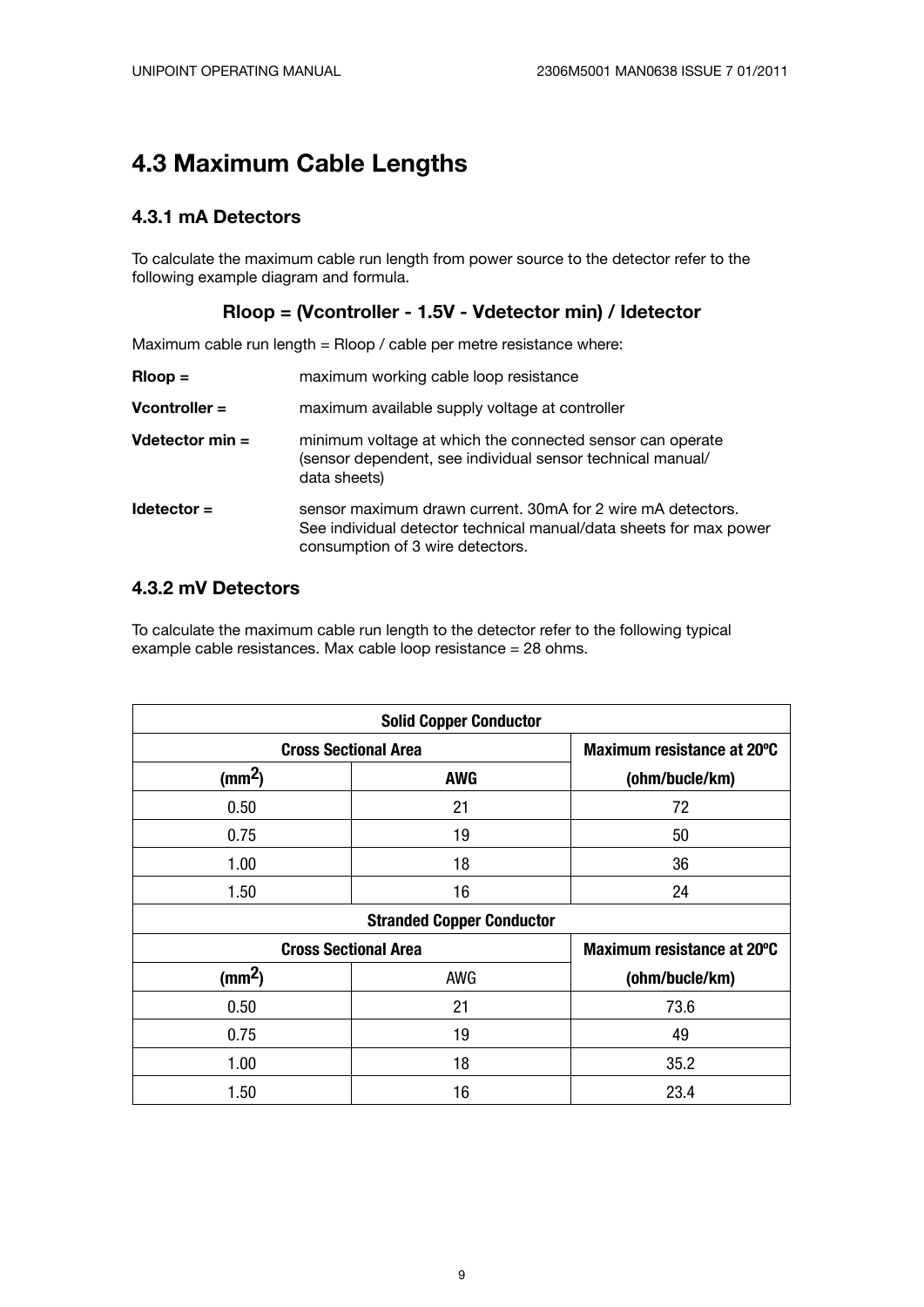## **5 Default Configuration**

Unipoint has user configurable settings that allow the set up of the system to individual application requirements. Unipoint is supplied from the factory with a default configuration. These configurations are based on settings typically used in gas detection systems. Details of how to reconfigure Unipoint are given in section 7.

| <b>Function</b>         | <b>Default configuration</b>                                                                                                                                                                                            |  |
|-------------------------|-------------------------------------------------------------------------------------------------------------------------------------------------------------------------------------------------------------------------|--|
| Password                | 000 (Disabled)                                                                                                                                                                                                          |  |
| Display range and units | 0-100%LEL                                                                                                                                                                                                               |  |
| Alarm Relay 1           | Alarm level 1 10% LEL (Rising)<br>Non-latching, normally de energized, energizes on alarm.<br>Relay activation delay=0 seconds<br>Relay de-activation hold=0 seconds<br>(Single Pole change over, 240Vac/30Vdc, 3A max) |  |
| Alarm Relay 2           | Alarm level 2 25% LEL (Rising)<br>Non-latching, normally de energized, energizes on alarm.<br>Relay activation delay=0 seconds<br>Relay de-activation hold=0 seconds<br>(Single Pole change over, 240Vac/30Vdc, 3A max) |  |
| Alarm Relay 3           | Alarm level 3 50%LEL (Rising)<br>Latching, normally de energized, energizes on alarm.<br>Relay activation delay=0 seconds<br>Relay de-activation hold=0 seconds<br>(Single Pole change over, 240Vac/30Vdc, 3A max)      |  |
| <b>Fault Relay</b>      | Non-latching, normally energized, de-energizes on fault.<br>(Single Pole change over, 240Vac/30Vdc, 3A max)                                                                                                             |  |
| <b>Inhibit</b>          | Controller inhibit activates fault relay.                                                                                                                                                                               |  |

#### **5.1 Unipoint mV Input Version**

#### **5.2 Unipoint 4-20mA Input Version**

| <b>Function</b>         | <b>Default configuration</b>                                                                                                                                                                                                      |  |  |  |
|-------------------------|-----------------------------------------------------------------------------------------------------------------------------------------------------------------------------------------------------------------------------------|--|--|--|
| Password                | 000 (Disabled)                                                                                                                                                                                                                    |  |  |  |
| Display range and units | $0-100$ ppm                                                                                                                                                                                                                       |  |  |  |
| Current input           | 0 <sub>m</sub> A<br>Fault (open circuit)<br>4.0 to 20.0mA<br>Gas reading (normal operation)<br>Inhibit from sensor (configuration mode)<br>1.5 to 2.5mA<br>>20.0 <sub>m</sub> A<br>Overrange                                      |  |  |  |
| Alarm Relay 1           | Alarm level 1 10% of full scale (Rising)<br>Non-latching, normally de energized, energizes on alarm.<br>Relay activation delay=0 seconds<br>Relay de-activation hold=0 seconds<br>(Single Pole change over, 240Vac/30Vdc, 3A max) |  |  |  |
| Alarm Relay 2           | Alarm level 2 25% of full scale (Rising)<br>Non-latching, normally de energized, energizes on alarm.<br>Relay activation delay=0 seconds<br>Relay de-activation hold=0 seconds<br>(Single Pole change over, 240Vac/30Vdc, 3A max) |  |  |  |
| Alarm Relay 3           | Alarm level 3 50%LEL (Rising)<br>Latching, normally de energized, energizes on alarm.<br>Relay activation delay=0 seconds<br>Relay de-activation hold=0 seconds<br>(Single Pole change over, 240Vac/30Vdc, 3A max)                |  |  |  |
| <b>Fault Relay</b>      | Non-latching, normally energized, de-energizes on fault.<br>(Single Pole change over, 240Vac/30Vdc, 3A max)                                                                                                                       |  |  |  |
| Inhibit                 | Controller inhibit activates fault relay and de-activates alarm relays.<br>Field inhibit active (1.5 to 2.5mA on detector input).                                                                                                 |  |  |  |
| Detector Type           | 2 Wire 4-20mA                                                                                                                                                                                                                     |  |  |  |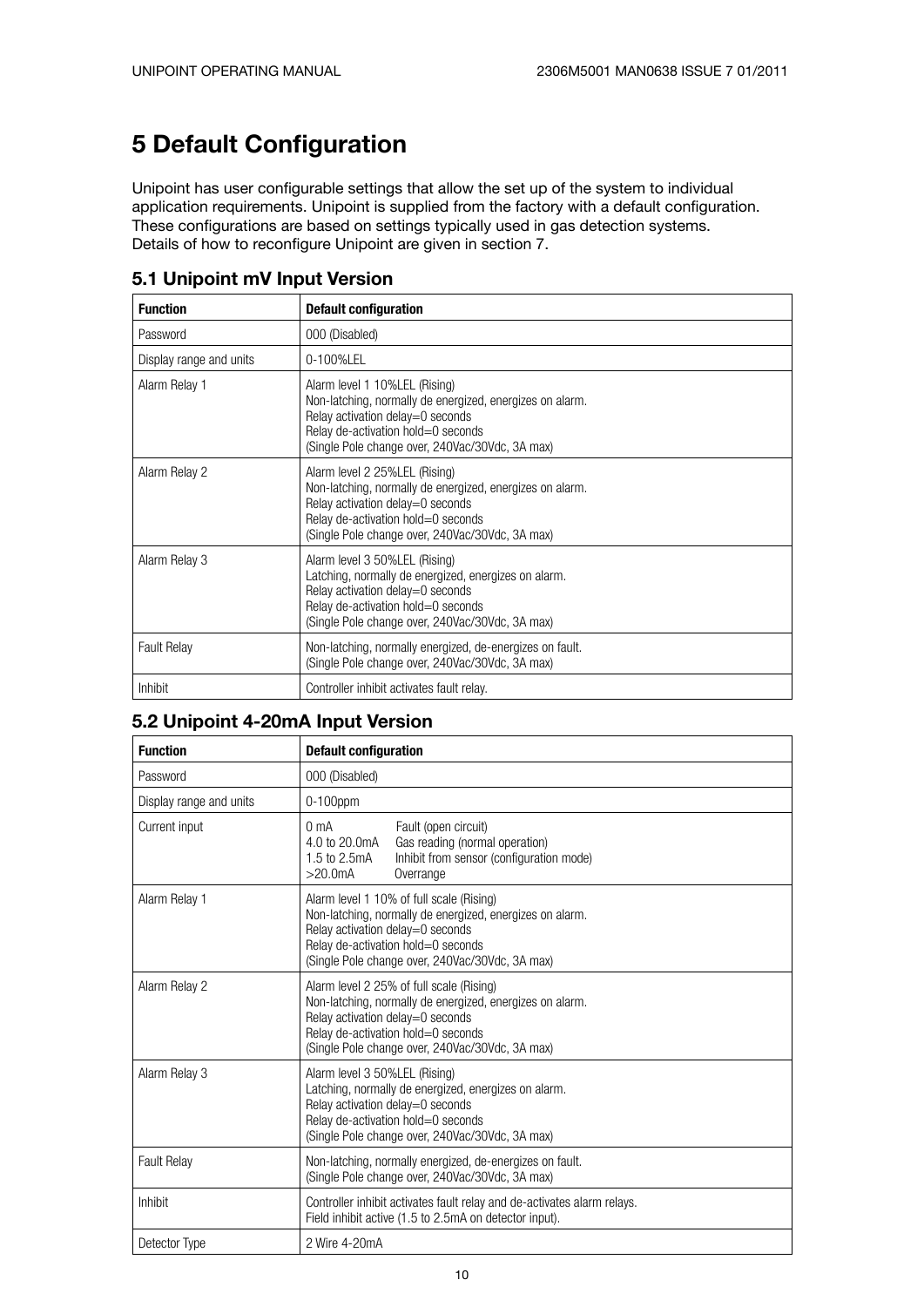## **6 Switch On**

After connecting power, the controller enters a self test routine: All LCD segments flash, the fault and alarm LED flash, the sounder operates three times, the RAM, ROM and EEPROM are checked and the software version is displayed. If no faults are found (see section 7.5 for fault codes) the unit enters a detector warm up period indicted by a count down from 60 to 0 on the display. During this time the controller is inhibited ('Inh') so all alarms and faults are inactive.

At the end of the warm-up period the controller checks for detector and field wiring faults. If a fault is found, the fault code is displayed (see section 7.5 for fault codes). If no fault is found the controller enters normal operation and will display current gas reading and alarm(s) if appropriate.

## **7 Initial Configuration**

### *WARNING*

#### *Unipoint must be zero and span calibrated with the detector before operation.*

If the default configuration shown in section 5.1 (mV type controller) or 5.2 (mA type controller) does not match the application requirements, follow the procedures below to reconfigure the controller.

Notes: If using a mA version controller with a 3 wire mA type detector, carry out the procedure in section 7.1 first to set the correct detector type.

If configuring the controller for use with an Oxygen detector, skip the 'Set zero' instructions (steps 7-14) and use 20.9% (background air oxygen level) as the span calibration point.

After completing all the steps in a menu, the 3 button must be pressed to save the changes. Press x at any time to ignore the changes made in the current menu.

- 1. Press the  $\blacktriangle\blacktriangledown$  buttons together to enter the configuration mode.
- 2. Press  $\checkmark$  to enter the 'Set Range and Units (FS)' menu.
- 3. The default range flashes. Press the  $\blacktriangle\blacktriangledown$  buttons to select the required range.
- 4. Press  $\checkmark$  to set the new range.
- 5. The default units start flashing. Press the  $\blacktriangle \blacktriangledown$  buttons to select the required units.
- 6. Press  $\checkmark$  to set the new units. (See section 9 for available ranges and units).
- 7. Press the  $\blacktriangledown$  button to select the 'Set Zero (0)' menu.
- 8. Press  $\checkmark$  to enter the 'Set Zero (0)' menu.
- 9. The current zero gas reading is displayed.
- 10. Apply zero gas to the detector.
- 11. Press  $\checkmark$  when the reading is stable.
- 12. The display will show '---' while calculating the zero point and then '0' when complete. If
- the zero fails 'FFF' is displayed.
- 13. Remove the zero gas from the detector.
- 14. Press  $\checkmark$  to complete the zero calibration.
- 15. Press the  $\nabla$  button to select the 'Set Span (S)' menu.
- 16. Press √ to enter the 'Set Span (S)' menu.
- 17. 50% of the set range flashes.
- 18. Press  $\blacktriangle \blacktriangledown$  buttons to set the concentration of the span calibration gas concentration being used.
- 19. Press  $\checkmark$  to set the span calibration concentration.
- 20. Apply the span calibration gas to the detector.
- 21. The 'live' gas reading is displayed.
- 22. If the reading is too low 'S-L' is displayed, if too high 'S-H' is displayed.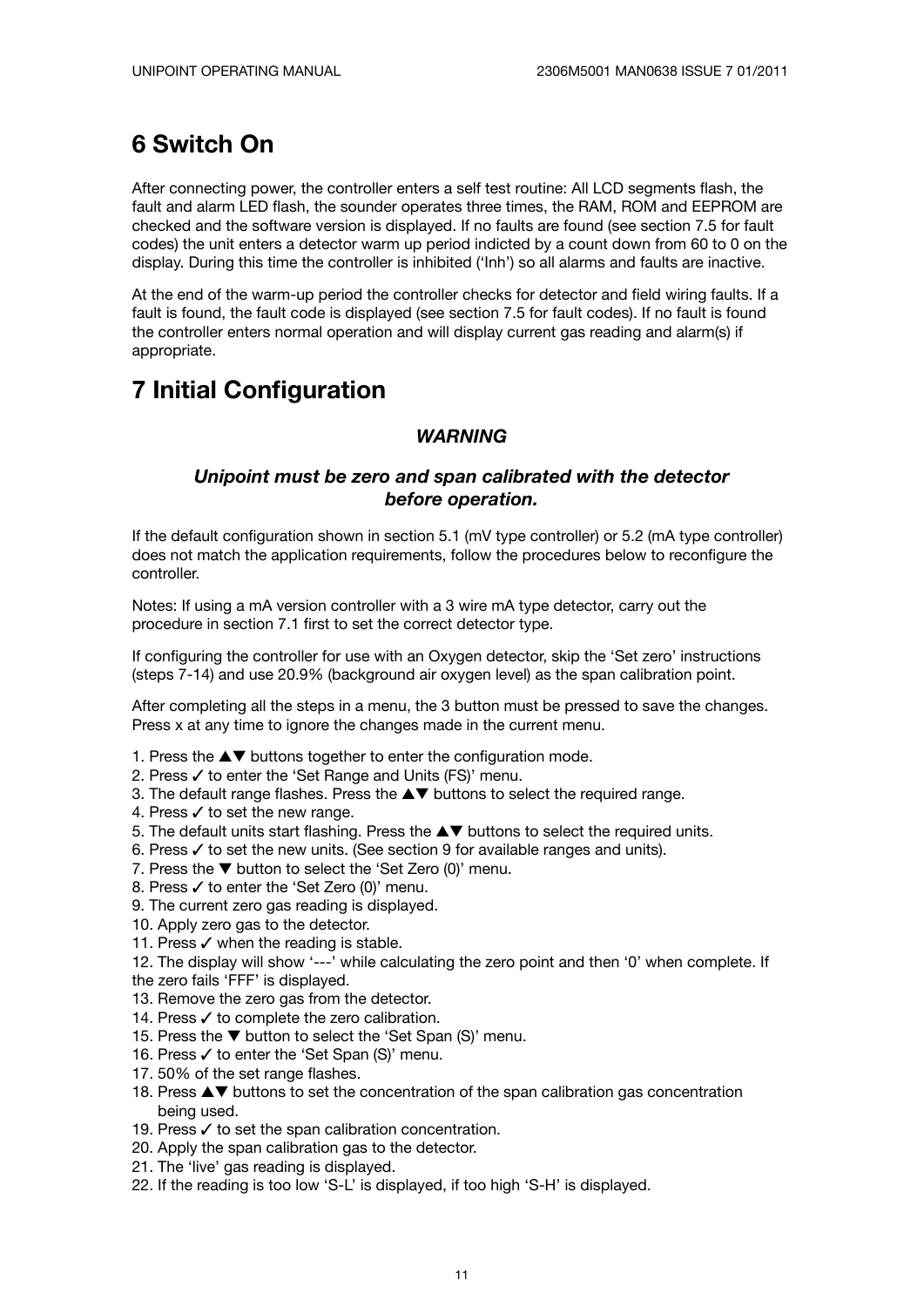- 23. When the reading is stable press  $\checkmark$ .
- 24. '---' is displayed while calculating the new span.
- 25. The display then shows the new span value. If span fails 'FFF' is displayed.
- 26. Remove the span gas from the detector and allow the display to return to zero.

*Note: Allowing the reading to return to zero before exiting ensures no accidental alarms are triggered.*

- 27. Press  $\checkmark$  to return to the menu.
- 28. Press the  $\checkmark$  button to select the 'Set Alarms (A1)' menu.
- 29. Press  $\checkmark$  to enter the 'Set Alarms (A1)' menu.
- 30. The current alarm 1 set point flashes.
- 31. Press  $\blacktriangle\blacktriangledown$  buttons to change the A1 set point.
- 32. Press  $\checkmark$  to confirm.
- 33. The display shows the current alarm relay on delay in seconds.
- 34. Press  $\triangle \blacktriangledown$  buttons to change the alarm relay on delay.
- 35. Press  $\checkmark$  to confirm.
- 36. The display shows the current alarm relay off (hold) delay in seconds.
- 37. Press  $\blacktriangle\blacktriangledown$  buttons to change the alarm relay off delay.
- 38. Press √ to confirm.
- 39. The display shows the current alarm 1 relay configuration.
- 40. Press  $\blacktriangle\blacktriangledown$  buttons to select either 'F' for falling or 'r' for rising alarm point.
- 41. Press  $\checkmark$  to confirm.
- 42. Press  $\blacktriangle\blacktriangledown$  buttons to select either 'E' for normally energized or 'd' for normally de-energized relay.
- 43. Press  $\checkmark$  to confirm.
- 44. Press  $\blacktriangle \blacktriangledown$  buttons to select either 'L' for latching or 'n' for non-latching relay.
- 45. Press  $\checkmark$  to confirm.
- 46. The display now shows the current alarm 2 level.
- 47. Repeat steps 31 to 46 for alarm 2 and then alarm 3.
- 48. Press 'x' to return to normal operation.

*Note: For details of other settings in the configuration menu refer to section 9.*

#### **7.1 Setting Detector type (mA version only)**

The default detector type setting for a mA version controller is 2 wire. If using a 3 wire mA type detector carry out the procedure below:

- 1. Press the  $\blacktriangle\blacktriangledown$  buttons together to enter the configuration mode.
- 2. Press  $\blacktriangle$  or  $\nabla$  buttons to select the 'Detector Type (IP)' menu.
- 3. The current detector input type flashes (2L=2 wire mA).
- 4. Press the  $\blacktriangle \blacktriangledown$  buttons to select 3L=3 wire mA).
- 5. Press  $\checkmark$  to confirm.
- 6. Press x to return to normal operation.
- 7. Follow the procedures in section 7 to complete the initial configuration.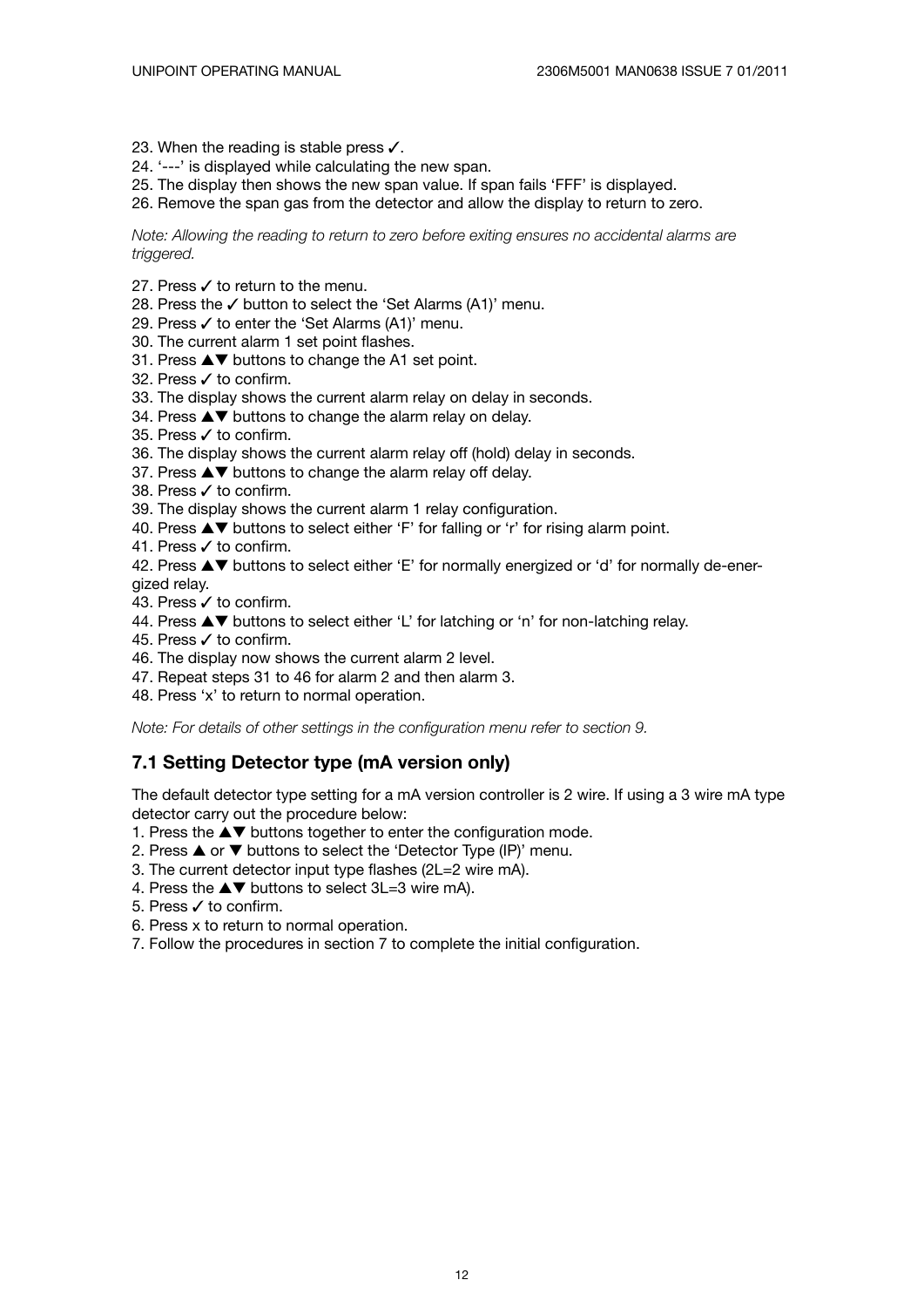## **8 Normal Operation**

In normal operation the green Power LED is illuminated and the 1st line of the LCD shows the current gas reading. The 2nd line is used to display text codes that provide additional information about the type of event that has occurred. An alarm, fault/inhibit LED and built in sounder are also used when signaling events.

#### **8.1 Display and Pushbutton Layout**



\*A packet of stick on gas labels are supplied with each Unipoint Controller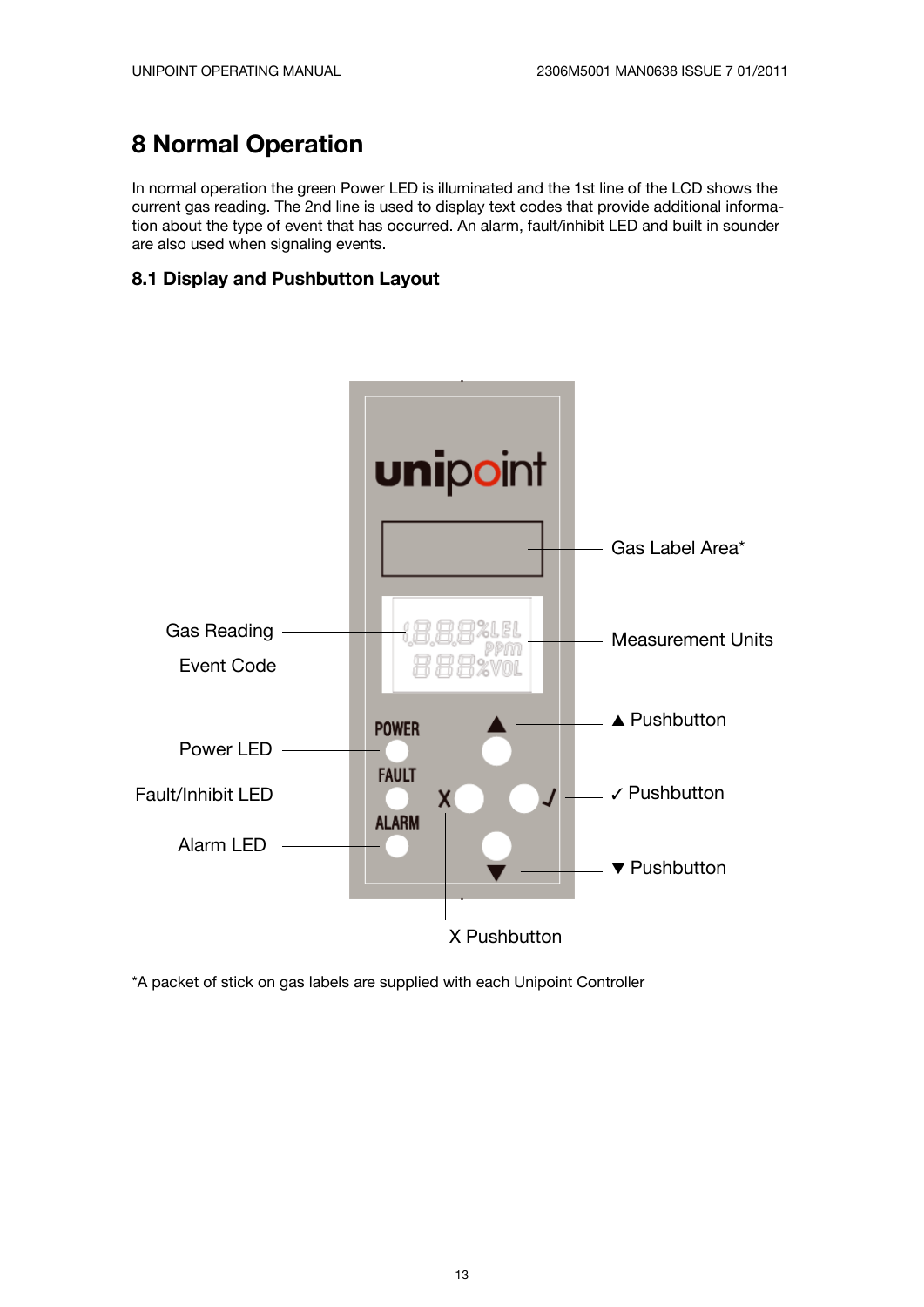### **8.2 Normal Operation LCD Event Codes**

The display event codes are shown below:

| <b>NORMAL OPERATION DISPLAY TEXT CODES</b> |             |   |                          |  |
|--------------------------------------------|-------------|---|--------------------------|--|
|                                            | <b>CODE</b> |   | <b>EVENT TYPE</b>        |  |
| А                                          | -           |   | Alarm point 1 exceeded   |  |
| Α                                          | -           | 2 | Alarm point 2 exceeded   |  |
| Α                                          | -           | 3 | Alarm point 3 exceeded   |  |
| ∩                                          | F           | F | All outputs disabled     |  |
| F                                          | Χ           | х | Fault. XX=Fault code     |  |
|                                            | n           | h | Remote or field* inhibit |  |

#### **8.3 Display, Sounder and Relay Operation**

The table below shows the default operation of the display, sounder and relays for given events.

| <b>EVENT</b>               | <b>LCD</b> | <b>LEDS*</b> |                  |     |                | <b>SOUNDER</b> | <b>RELAY</b>   |   |  |  |
|----------------------------|------------|--------------|------------------|-----|----------------|----------------|----------------|---|--|--|
|                            |            | <b>ALARM</b> | <b>FAULT/INH</b> |     | A <sub>1</sub> | A2             | A <sub>3</sub> | F |  |  |
| Alarm 1 threshold exceeded | $A-1$      | flashing     | off              | on. | x              |                |                |   |  |  |
| Alarm 2 threshold exceeded | $A-2$      | flashing     | off              | on  | x              | X              |                |   |  |  |
| Alarm 3 threshold exceeded | $A-3$      | flashing     | off              | on  | X              | X              | X              |   |  |  |
| Fault                      | <b>FXX</b> | off          | flashing         | on  |                |                |                | Χ |  |  |
| Inhibit                    | Inh        | off          | flashing         | off |                |                |                | X |  |  |
| Overange                   | Or/43      | flashing     | off              | on. | x              | X              | X              |   |  |  |

\*LED flash frequency: Alarm =  $2Hz$ , Fault =  $1Hz$  and Inhibit =  $0.5Hz$ 

#### **8.4 Accept/Resetting Alarms**

In normal operation, the X button on the controller front panel or a switch connected to the remote reset terminal is used to reset/accept alarm events. The effect of reset/accept dependent on gas reading and alarm latching setting is described below:

|                 | Gas reading still exceeds alarm threshold                                                                                                      | Gas reading below alarm threshold                                                                               |
|-----------------|------------------------------------------------------------------------------------------------------------------------------------------------|-----------------------------------------------------------------------------------------------------------------|
| Latched alarm   | Sounder stops. Flashing alarm LED changes<br>to steady. Gas reading and alarm code<br>displayed on LCD. Alarm relay remains in<br>alarm state. | Sounder stops. Alarm LED is turned off. The<br>LCD alarm code clears. Alarm relay returns to<br>original state. |
| Unlatched alarm | Sounder stops. Flashing alarm LED changes<br>to steady. Gas reading and alarm code<br>displayed on LCD. Alarm relay remains in<br>alarm state. | Alarm indications and relay operation reset<br>automatically without need for reset/accept.                     |

*Note: If the controller is in inhibit when an alarm threshold is exceeded the alarm LED only will operate. See section 10 for details of how the relay delay and hold function effects the operation of the unit.*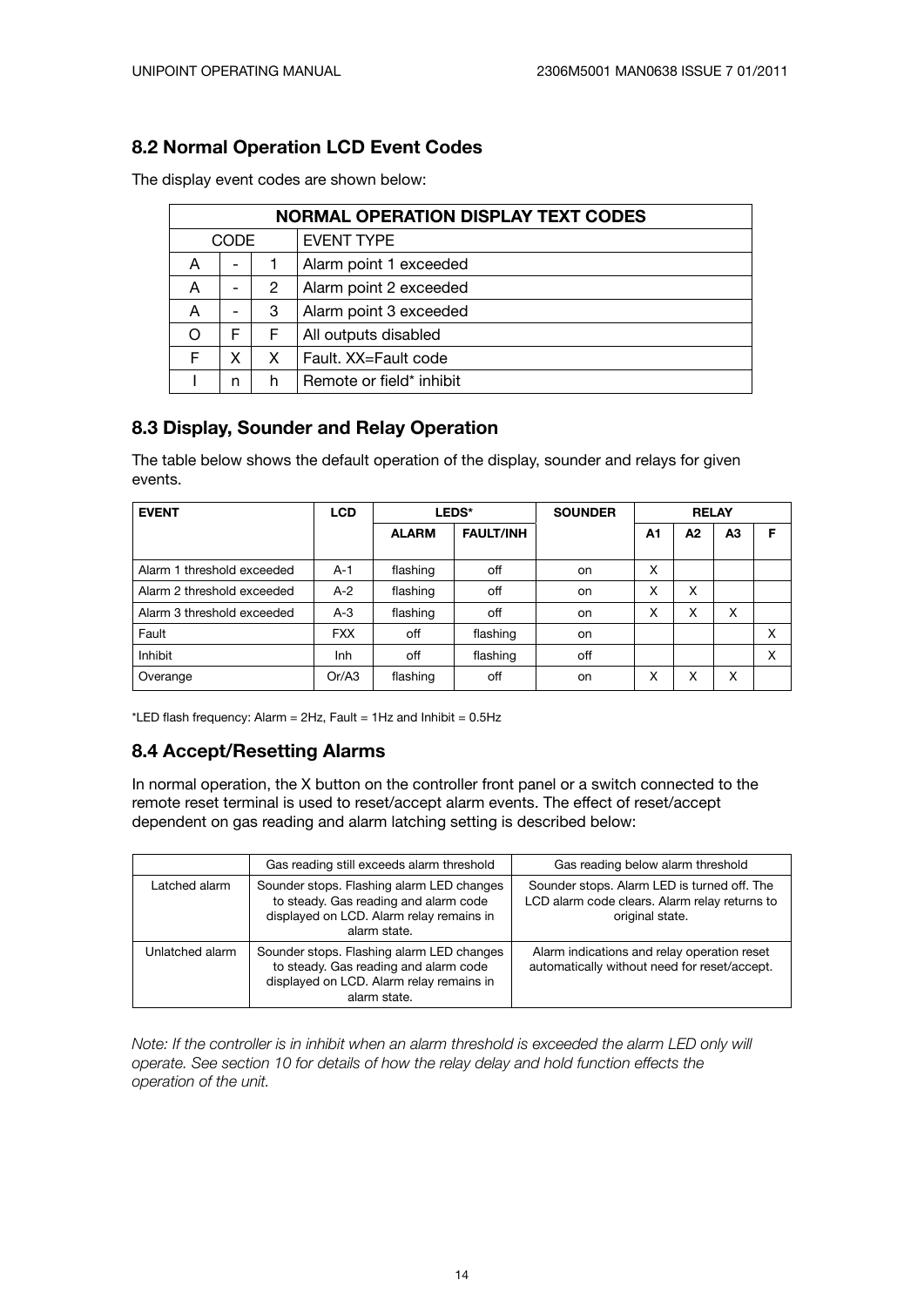#### **8.5 Fault Codes**

| <b>FAULT CODE</b> |                          |   | <b>DESCRIPTION</b>                           | <b>TROUBLE SHOOT</b>        |  |
|-------------------|--------------------------|---|----------------------------------------------|-----------------------------|--|
|                   | $\overline{\phantom{0}}$ | S | Sensor / wiring fault                        | Check sensor / field wiring |  |
| F                 | N                        | D | Negative drift<br>Calibrate detector         |                             |  |
| F                 |                          | F | Excessive interference<br>Check field wiring |                             |  |
| F                 | R                        |   | <b>RAM</b> fault                             | Replace controller          |  |
| F                 | C                        |   | Memory failure<br>Replace controller         |                             |  |
| F                 | F                        |   | Configuration error<br>Replace controller    |                             |  |

Below are the fault codes and recommended action to clear the fault.

#### **8.6 Inhibit**

The controller is put into inhibit via a normally open switch connected to the inhibit terminal or when entering configuration mode. The inhibit is maintained until the switch is opened again or on return to normal operation mode.

Additionally, an inhibit signal of between 1.5mA to 2.5mA can be signaled to the controller from a field device. This facility is only available on mA version controllers (see section 9).

When in inhibit the alarm relay and sounder do not operate. The alarm LED will operate if the alarm threshold is exceeded. The 2nd line of the LCD will show Inh (except in configuration mode where a slow flashing fault LED indicates the inhibit).

The controller can also be disabled using the disable function in the configuration mode (see section 9).

See section 10 for details of how the relay delay and hold function is affected by inhibit.

#### **8.7 Overrange**

When the gas reading exceeds full scale 'Or' replaces the gas reading to indicate an overrange condition. The 2nd line of the LCD continues to show the alarm state. If alarm level 3 is configured latching then the overrange condition will also latch (default for 3 wire mV version).

#### **8.8 Self Test**

The controller enters a self test routine at power on. It can also be forced into a self test by pressing the  $\checkmark$  button in normal operation. The controller automatically conducts a self test at regular intervals.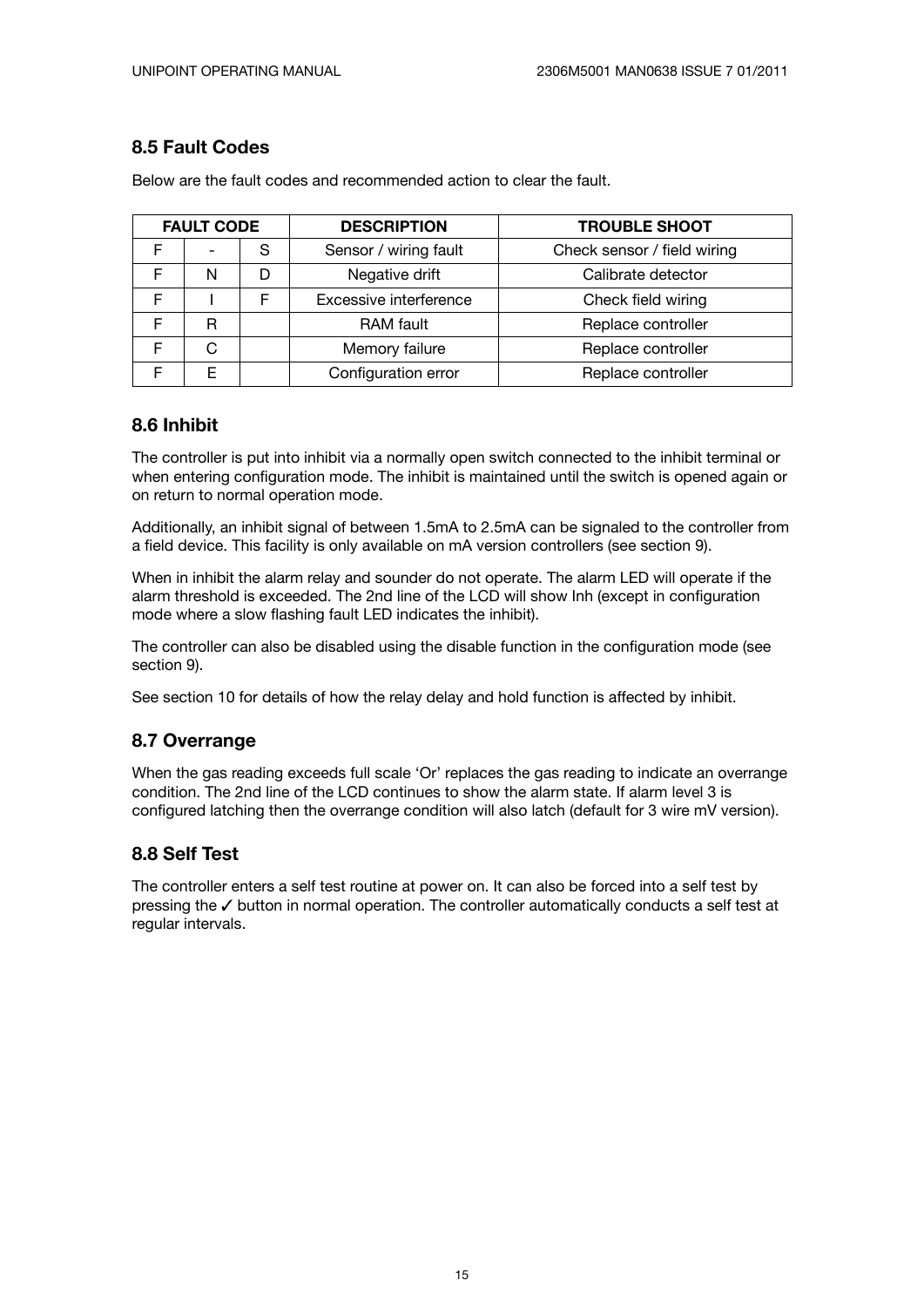3 after setting the 3rd digit to confirm the password and enter the menu selection. If the password entered is incorrect the display will return to normal / after setting the 3rd digit to confirm the password and enter the menu selection. If the password entered is incorrect the display will return to normal selection. If a password has been set then the display will show 'OOO' and the 1st digit will flash. Press AT to change the first digit of the password. selection. If a password has been set then the display will show 'OOO' and the 1st digit will flash. Press A V to change the first digit of the password. Press V to move to the next digit. Repeat to set the 2nd and 3rd digits of the password. Press x at any time to exit and return to normal mode. Press 3 to move to the next digit. Repeat to set the 2nd and 3rd digits of the password. Press x at any time to exit and return to normal mode. Press From normal mode press the AT buttons together to enter configuration mode. If no password has been set the display will go directly to the menu From normal mode press the A V buttons together to enter configuration mode. If no password has been set the display will go directly to the menu mode. Use the table below to help navigate the menu and make configuration changes. mode. Use the table below to help navigate the menu and make configuration changes.

| ▶                                                             | $\frac{1}{2}$ | ▶<br>◀                                                                                                    | ă  | ▶                                                                                                                                            | ð  | ▶<br>◀                                                                                                                                                                                                                                                                      | $\aleph$ |                                                                                                  | ¥        |
|---------------------------------------------------------------|---------------|-----------------------------------------------------------------------------------------------------------|----|----------------------------------------------------------------------------------------------------------------------------------------------|----|-----------------------------------------------------------------------------------------------------------------------------------------------------------------------------------------------------------------------------------------------------------------------------|----------|--------------------------------------------------------------------------------------------------|----------|
| RANGE AND<br>UNITS (FS)*                                      |               | RANGE FLASHES. PRESS -<br>TO SELECT NEW RANGE                                                             |    | UNITS FLASH. PRESS $\sim$ TO SELECT NEW UNITS.                                                                                               |    | NEW RANGE AND UNITS SETTINGS CONFIRMED.<br>RETURNS TO MAIN MENU                                                                                                                                                                                                             |          |                                                                                                  |          |
| SET ZERO<br>*<br>©                                            |               | CURRENT ZERO GAS READING DISPLAYED.<br>APPLY ZERO GAS.                                                    | ↘  | "-- DISPLAYED WHILE MEASURING THEN ZERO<br>READING DISPLAYED. IF ZERO FAILS 'FFF' IS<br>DISPLAYED. REMOVE GAS.                               |    | NEW ZERO SETTING CONFIRMED. RETURNS TO<br>MAIN MENU                                                                                                                                                                                                                         |          |                                                                                                  |          |
| SET SPAN<br>$\mathbf{S}^*$                                    |               | TO SET CAL GAS CONCENTRATION<br>50% OF RANGE FLASHES.<br>PRESS $\rightarrow$                              |    | DISPLAYED. 'S-L' IF TOO LOW, 'S-H' IF TOO HIGH.<br>APPLY CALIBRATION GAS. LIVE GAS READING                                                   |    | --- DISPLAYED WHILE MEASURING THEN NEW<br>SPANNED READING. IF SPAN FAILS 'FFF' IS<br>DISPLAYED. REMOVE GAS                                                                                                                                                                  |          | NEW SPAN SETTING CONFIRMED. RETURNS<br>TO MAIN MENU                                              |          |
| <b>SET ALARMS</b><br>(A1, A2, A3)                             | ゝ             | CURRENT ALARM 1 SET POINT FLASHES. PRESS<br>$\rightarrow$ $\rightarrow$ TO CHANGE.                        | ↘  | TO SELECT ALARM ON DELAY<br>(0 to 900 sec)<br>PRESS $\rightarrow$                                                                            |    | PRESS ▲ ▼ TO SELECT ALARM OFF DELAY (0 to<br>900 secs)                                                                                                                                                                                                                      |          | ALARM 1 RELAY CONFIGURATION DISPLAYED.<br>PRESS ▲ V TO SELECT 'F'=FALLING OR<br><b>PLERISING</b> | ▲        |
|                                                               |               | PRESS < TO SELECT 'E' = ENERGIZED OR<br>$d' = DE - ENERG$ $(ZED)$ .                                       | ↘  | PRESS ▲ ▼ TO SELECT 'L'=LATCHING OR 'n'=NON-<br><b>LATCHING</b>                                                                              | ↘  | NEW ALARM SETTINGS CONFIRMED. RETURNS TO<br>MAIN MENU. REPEAT FOR ALARM 2 & 3.                                                                                                                                                                                              |          |                                                                                                  |          |
| <b>SET FAULT</b><br>RELAY (F)                                 |               | FIRST FAULT RELAY SETING FLASHES. PRESS<br>$\rightarrow$ TO SELECT 'E'=ENERGIZED OR 'd'=DE-<br>ENERGIZED. |    | SS $\rightarrow$ TO SELECT 'IF'=FAULT RELAY ACTION<br>ON INHIBIT OR 'In'=NO ACTION ON INHIBIT.<br>₽Ë                                         | ↘  | NEW FAULT RELAY SETTINGS CONFIRMED. RETURNS<br>TO MAIN MENU                                                                                                                                                                                                                 |          |                                                                                                  |          |
| WORD (PAS)<br>SET PASS-                                       |               | FIRST DIGIT OF CURRENT PASSWORD FLASHES.<br>PRESS ← TO CHANGE FIRST DIGIT.                                | ↘  | SECOND DIGIT OF PASSWORD FLASHES. PRESS ▲<br>TO CHANGE SECOND DIGIT.                                                                         | ↘  | THIRD DIGIT OF PASSWORD FLASHES. PRESS ▲<br>TO CHANGE THIRD DIGIT.                                                                                                                                                                                                          | ↘        | NEW PASSWORD CONFIRMED. RETURNS TO<br>MAIN MENU                                                  |          |
| DISABLE (dIS)                                                 |               | DISPLAY SHOWS 'dIS'                                                                                       |    | LOWER LINE OF DISPLAY SHOWS 'OFF'. PRESS X AND<br>/ SIMULTANEOUSLY FOR >1 SECOND TO TAKE UNIT<br>/ SIMULTANEOUSLY FOR >1 SECOND TO TAKE UNIT |    |                                                                                                                                                                                                                                                                             |          |                                                                                                  |          |
| FIELD INHIBIT<br>$(Fih)$ ***                                  |               | PRESS ▲ ▼ TO SELECT 'Inh'= DETECTOR IN-<br>HIBIT ON OR 'FAL' FOR DETECTOR INHIBIT OFF                     |    | DETECTOR INHIBIT SETTING CONFIRMED. RETURNS<br>TO MAIN MENU.                                                                                 |    | All steps in the respective menu option must be completed and v pressed for the changes to be saved. Pressing X before confirmation of<br>new settings returns to main menu with no changes to configuration.<br>Detector inhibit signal range = 1.5mA to 2.5mA.<br>NOTES:  |          |                                                                                                  |          |
| $\mathsf{TVPE}\left(\mathbb{P}\right)$ ***<br><b>DETECTOR</b> |               | PRESS ▲ ▼ TO SELECT '2L'= 2 WIRE mA OR<br>'3L'=3 WIRE mA<br>CURRENT DETECTOR INPUT TYPE FLASHES.          | ↘  | DETECTOR INPUT SETTING CONFIRMED. RETURNS TO<br>MAIN MENU.                                                                                   |    | **If configuring the controller for use with an Oxygen detector, skip the 'Set zero' instructions and use 20.9% (background air oxygen level)<br>*See section 9 for available ranges and units.<br>*** Only available on mA input version<br>as the span calibration point. |          |                                                                                                  |          |
| ▶<br>◀                                                        | δK            | $\frac{1}{4}$                                                                                             | δK |                                                                                                                                              | δK |                                                                                                                                                                                                                                                                             | X        |                                                                                                  | $\aleph$ |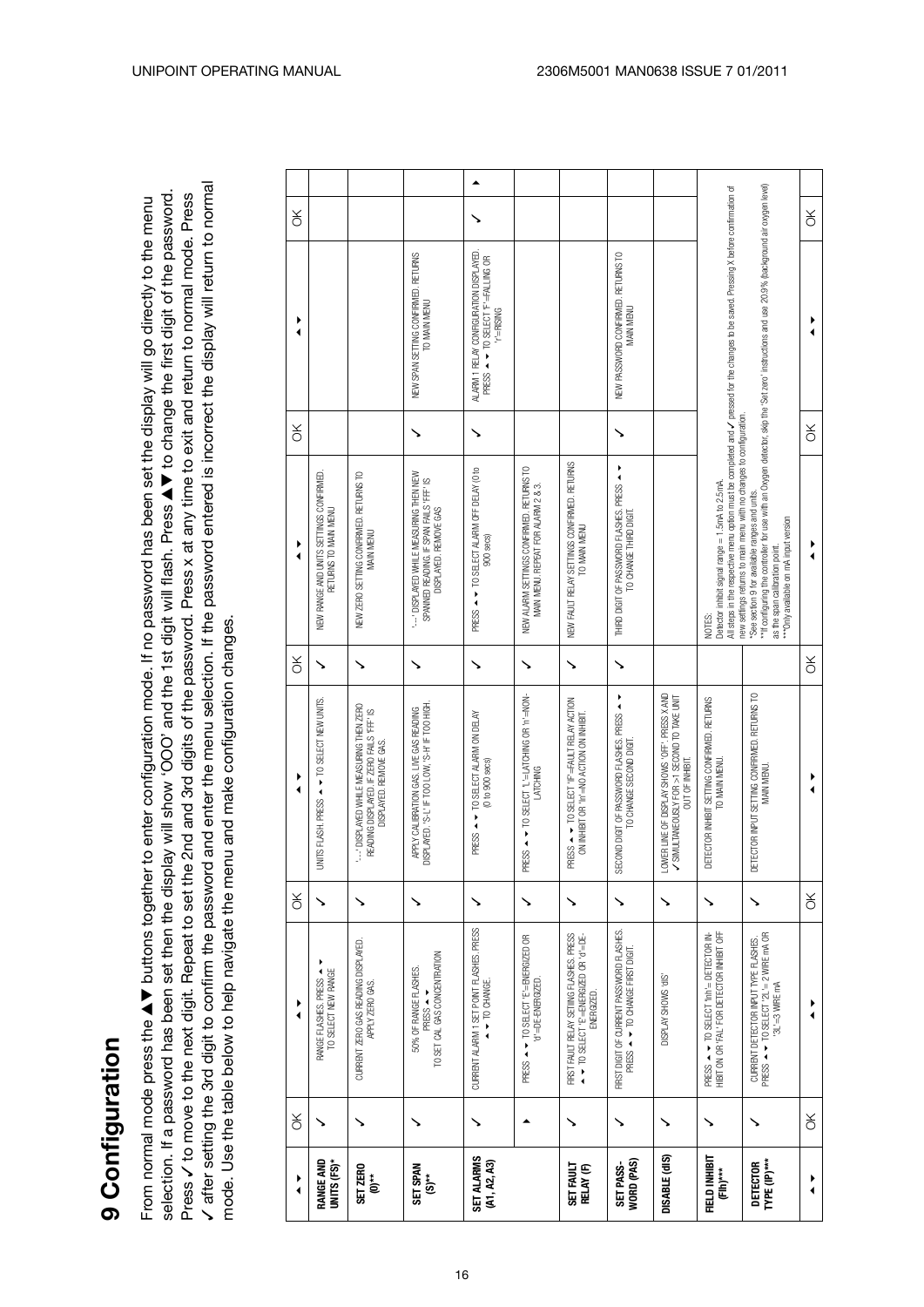### **10 Ranges and Units**

Below are the possible combinations of range and units for the two Unipoint Controller types:

| <b>Unipoint Controller</b> | Units      | <b>Available Full Scale Ranges</b>                                                      |
|----------------------------|------------|-----------------------------------------------------------------------------------------|
|                            | %LEL       | 2.00; 3.00; 5.00; 10.0; 15.0; 20.0; 25.0; 50.0 of 100                                   |
| mV or mA version           | %VOL       |                                                                                         |
|                            | <b>PPM</b> | 2.00; 3.00; 5.00; 10.0; 15.0; 20.0; 25.0; 50.0; 100; 150;<br>200; 300; 400; 500 of 1000 |

## **11 Alarm Relay On/Off Delay**

Part of the 'Set Alarms' configuration allows a user programmable delay for each alarm threshold between the detection of an alarm and the activation of the alarm relay output, and a programmable hold between the clearing of an alarm and the release of the relay output. The delay times are adjustable over the range 0 to 900 seconds (900sec equals 15mins). The default delay times are 0 (no delay).

#### *WARNING*

#### *If an alarm relay activation delay is set to greater than 0 secs the presence of a gas concentration in excess of the alarm threshold will not be immediately signaled.*

#### **11.1 Alarm Relay On Delay**

The programmable alarm relay delay operates in the following manner:

- If the delay is set, then in the event of the GAS CONCENTRATION EXCEEDING the alarm threshold the following occurs:
- The LCD, LED, and buzzer signal the alarm.
- The alarm relay output does not signal the occurrence of the alarm immediately.
- The delay counts down.
- When the delay has expired, the relay output then signals the alarm.
- If during the delay the GAS CONCENTRATION FALLS below the alarm threshold and the alarm is configured as NON-LATCHING, the indication of the alarm on the LCD, LED, and buzzer is removed and the delay reset.
- If during the delay the gas CONCENTRATION FALLS below the alarm threshold and the alarm is configured as LATCHING, the indication of the alarm on the LCD, LED, and buzzer remains, the delay continues to run and the relay output is updated when the delay time has expired.
- If during the delay the GAS CONCENTRATION IS ABOVE the alarm threshold and the ACCEPT/RESET INPUT/KEY is activated to accept the alarm, the LCD, LED, and buzzer will respond as per section 7.4, the delay continues to run and the relay output is updated when the delay time has expired.
- If during the delay the GAS CONCENTRATION FALLS BELOW the alarm threshold, the alarm is configured as LATCHING, and the ACCEPT/RESET EXTERNAL INPUT/KEY is activated to reset the alarm, the LCD, LED, buzzer and the delay time reset.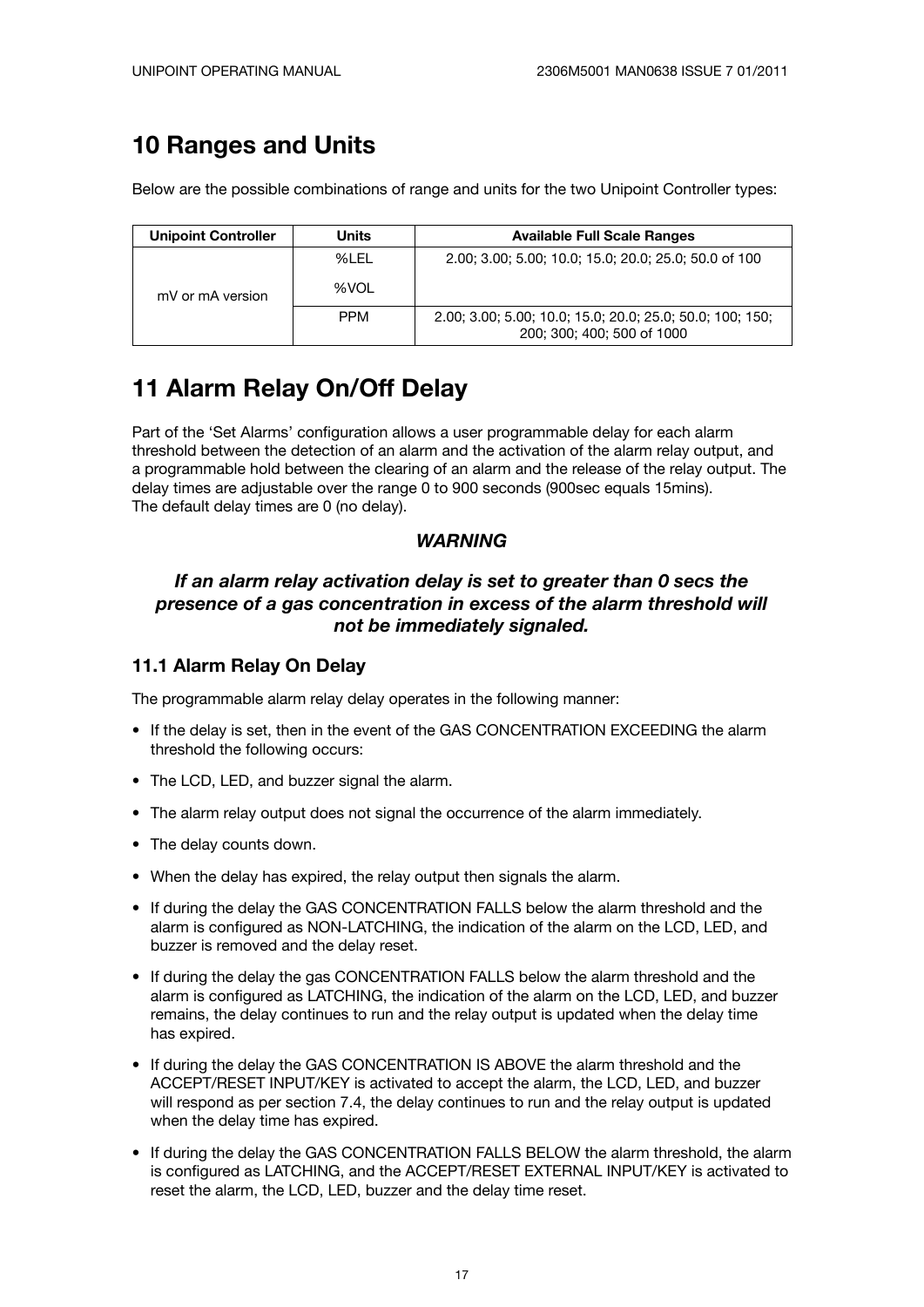- If during the delay the unit is placed into INHIBIT by either the external inhibit or by entering the configuration mode, the delay will be reset. On exiting the inhibit mode the relay output will be updated.
- If during the delay a FAULT is signaled, the delay will continue and the relay output updated when the delay time has expired. (The alarm will continue to be signaled on the sounder, LED, and LCD after the fault occurs. The relay output will be updated to reflect the alarm when the time expires.)

#### **11.2 Alarm Relay Off Delay**

The programmable alarm relay hold operates in the following manner.

- If the hold time is set, then in the event of the GAS CONCENTRATION FALLING below the alarm threshold after previously exceeding the alarm threshold for a period of time greater than the delay time (i.e. the relay output is reflecting the active alarm) and the alarm threshold is configured as NON-LATCHING the following occurs:
	- The LCD, LED, and buzzer will stop signaling the alarm.
	- The alarm relay does not signal the absence of the alarm immediately.
	- The hold time counts down.
	- When the hold time expires, the relay output is updated to signal the absence of the alarm.
- If during the hold time the gas CONCENTRATION RISES back above the alarm threshold, the LCD, LED, and buzzer signal the re-occurrence of the alarm and the hold time is reset.
- If during the hold time the ACCEPT/RESET EXTERNAL INPUT/KEY is activated, the relay output is updated immediately.
- If during the hold time the unit is placed into INHIBIT by either the external inhibit or by entering the configuration mode, the hold time is reset. On exiting the inhibit mode the relay output is updated immediately.
- If during the hold time a FAULT is signaled, the hold time is reset and the relay output is updated immediately.
- If the alarm is configured as LATCHING, the hold time has no effect upon the operation of the unit. i.e. The signaling of a latched alarm via the relay output will removed immediately the accept/reset external input/key is activated.

### **12 Maintenance**

The Unipoint controller has no user serviceable parts. Honeywell Analytics recommend that the controller's configuration and operation are checked annually.

The gas detectors connected to the controller should be checked and if necessary zero and span calibrated by following the procedures detailed in their user guides.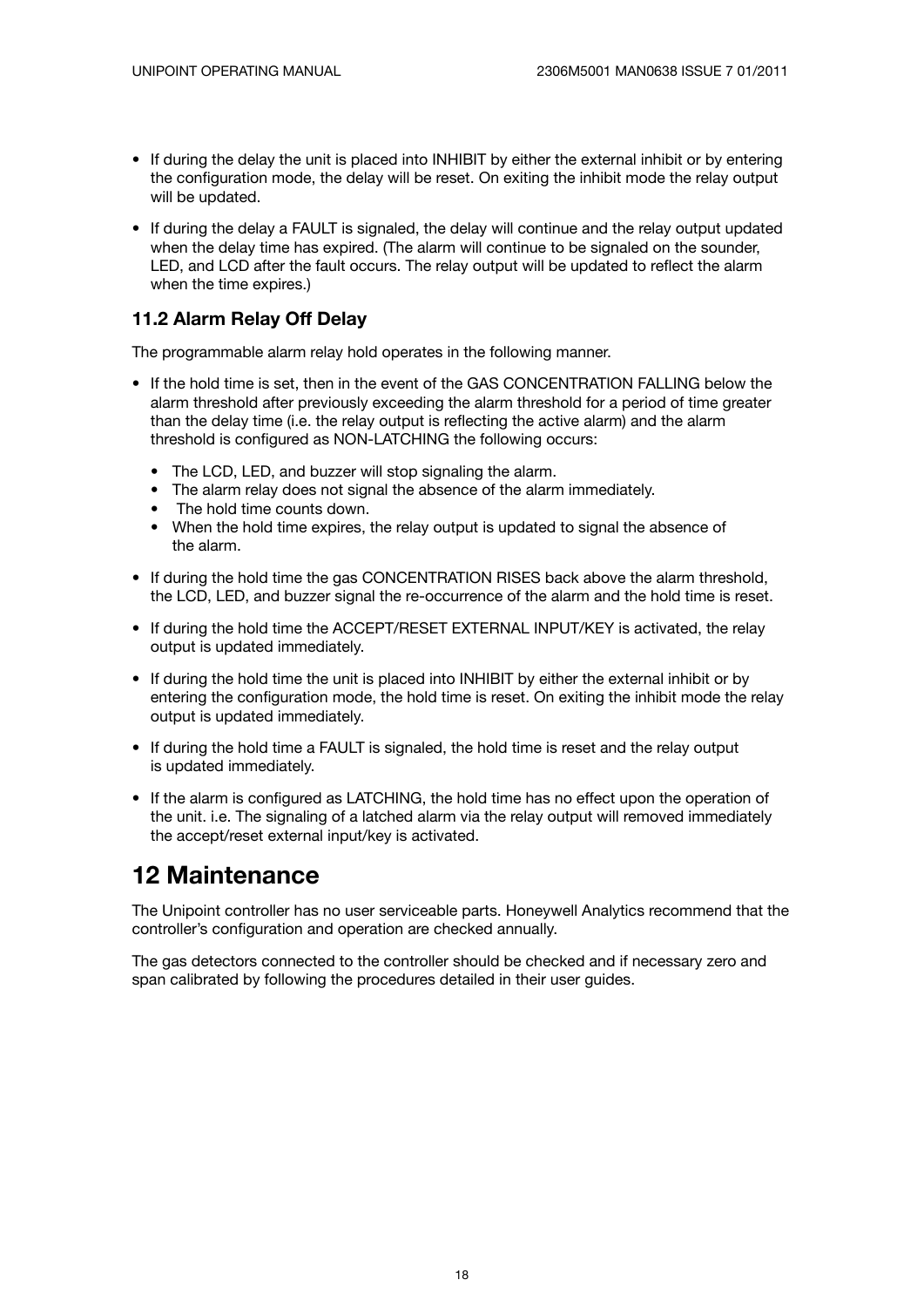## **13 Ordering Information**

#### **Unipoint Controllers**

Unipoint Controller (mV input version) 2306B2000

Unipoint Controller (mA input version) 2306B1000

#### **Spares**

Unipoint Terminal Block Plug (x2) 2306B3010

Unipoint DIN rail socket kit 2306B3020

Unipoint power connector kit 2306B3030

### **14 Warranty Statement**

All products are designed and manufactured to the latest internationally recognized standards by Honeywell Analytics under a Quality Management system that is certified to ISO 9001. As such Honeywell Analytics warrants its products against defective parts and workmanship and will repair or (at its option) replace any instruments which are or may become defective under proper use within 12 months from date of commissioning by an approved Honeywell Analytics representative or 18 months from date of shipment from Honeywell Analytics, whichever is the sooner. This warranty does not cover disposable batteries or damage caused by accident, abuse, abnormal operating conditions or poisoning of sensor.

Defective goods must be returned to Honeywell Analytics premises accompanied by a detailed description of any issue. Where return of goods is not practicable Honeywell Analytics reserves the right to charge for any site attendance where any fault is not found with he the equipment. Honeywell Analytics shall not be liable for any loss or damage whatsoever or howsoever occasioned which may be a direct or indirect result of the use or operation of the Contract Goods by the Buyer or any Party.

This warranty covers instrument and parts sold to the Buyer only by authorized distributors, dealers and representatives as appointed by Honeywell Analytics. The warranties set out in this clause are not pro rata, i.e. the initial warranty period is not extended by virtue of any works carried out there under.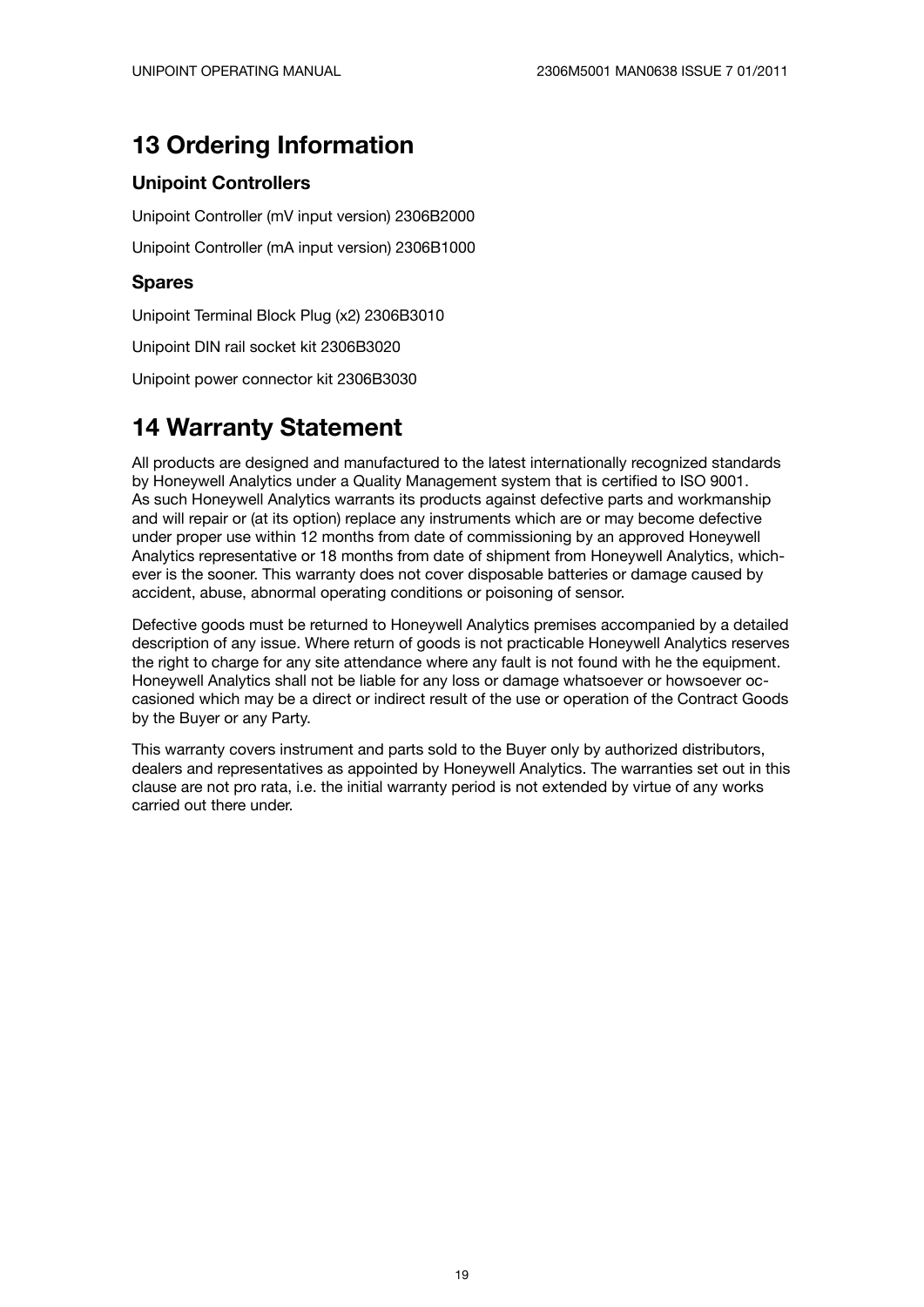# **15 Appendix A- Specification**

| Specification                                                                                                                                                                                                                                                                                   |                                                                                                                                                                                                                                                                                                                                                                                                                                                                                                                                                                                        |                                                                                                                                                                            |                                                                                                                                     |                                                                           |  |  |
|-------------------------------------------------------------------------------------------------------------------------------------------------------------------------------------------------------------------------------------------------------------------------------------------------|----------------------------------------------------------------------------------------------------------------------------------------------------------------------------------------------------------------------------------------------------------------------------------------------------------------------------------------------------------------------------------------------------------------------------------------------------------------------------------------------------------------------------------------------------------------------------------------|----------------------------------------------------------------------------------------------------------------------------------------------------------------------------|-------------------------------------------------------------------------------------------------------------------------------------|---------------------------------------------------------------------------|--|--|
| Use                                                                                                                                                                                                                                                                                             | The Unipoint controller provides integrators with a flexible and low cost solution to the many applications<br>requiring flammable, toxic or oxygen gas detection to be incorporated into their control systems. Unipoint<br>is designed to use industry standard DIN rail allowing it to be easily installed into many different types of<br>plastic or metal, indoor or outdoor, hazardous or non hazardous area enclosures. It is designed for use<br>with any mV flammable gas detector as well as any 2 or 3 wire 4-20mA gas detector (subject to overall<br>power requirements). |                                                                                                                                                                            |                                                                                                                                     |                                                                           |  |  |
| User interface                                                                                                                                                                                                                                                                                  |                                                                                                                                                                                                                                                                                                                                                                                                                                                                                                                                                                                        |                                                                                                                                                                            |                                                                                                                                     |                                                                           |  |  |
| Operation                                                                                                                                                                                                                                                                                       |                                                                                                                                                                                                                                                                                                                                                                                                                                                                                                                                                                                        | Two pushbuttons for normal operation of resetting alarms and initiating self diagnostic test of system.<br>Four buttons for user programmable functions via intuitive menu |                                                                                                                                     |                                                                           |  |  |
| Backlit display                                                                                                                                                                                                                                                                                 |                                                                                                                                                                                                                                                                                                                                                                                                                                                                                                                                                                                        | Units of measure, digital gas reading and event code                                                                                                                       |                                                                                                                                     |                                                                           |  |  |
| Other indication                                                                                                                                                                                                                                                                                | audible alarm 63dB at 0.3 meters.                                                                                                                                                                                                                                                                                                                                                                                                                                                                                                                                                      | Ultra-bright steady/flashing LEDs subject to condition; alarm (red), power (green), fault (amber). In-built                                                                |                                                                                                                                     |                                                                           |  |  |
| Termination                                                                                                                                                                                                                                                                                     |                                                                                                                                                                                                                                                                                                                                                                                                                                                                                                                                                                                        | Easily accessible plug in screw type terminals. Terminals accept maximum wire diameter 1.5mm <sup>2</sup>                                                                  |                                                                                                                                     |                                                                           |  |  |
| Environmental                                                                                                                                                                                                                                                                                   |                                                                                                                                                                                                                                                                                                                                                                                                                                                                                                                                                                                        |                                                                                                                                                                            |                                                                                                                                     |                                                                           |  |  |
| IP Rating                                                                                                                                                                                                                                                                                       | IP30 (Install in suitable enclosure)                                                                                                                                                                                                                                                                                                                                                                                                                                                                                                                                                   |                                                                                                                                                                            |                                                                                                                                     |                                                                           |  |  |
| Weight                                                                                                                                                                                                                                                                                          | 225g (Controller only)                                                                                                                                                                                                                                                                                                                                                                                                                                                                                                                                                                 |                                                                                                                                                                            |                                                                                                                                     |                                                                           |  |  |
| Operational<br>Temperature<br>-10 <sup>o</sup> C to +55 <sup>o</sup> C / 14 <sup>o</sup> F to 131 <sup>o</sup> F (Performance approval -10 <sup>o</sup> C to +40 <sup>o</sup> C / 14 <sup>o</sup> F to 104 <sup>o</sup> F)<br>Humidity<br>10 to 90%RH (non condensing)<br>90-110kPa<br>Pressure |                                                                                                                                                                                                                                                                                                                                                                                                                                                                                                                                                                                        |                                                                                                                                                                            |                                                                                                                                     |                                                                           |  |  |
| Storage                                                                                                                                                                                                                                                                                         |                                                                                                                                                                                                                                                                                                                                                                                                                                                                                                                                                                                        | -25°C to +60°C / -13°F to +140°F, 20 to 80%RH (non condensing)                                                                                                             |                                                                                                                                     |                                                                           |  |  |
| Inputs                                                                                                                                                                                                                                                                                          |                                                                                                                                                                                                                                                                                                                                                                                                                                                                                                                                                                                        |                                                                                                                                                                            |                                                                                                                                     |                                                                           |  |  |
| Supply                                                                                                                                                                                                                                                                                          | power to 3 wire detector).                                                                                                                                                                                                                                                                                                                                                                                                                                                                                                                                                             | Nominal 24Vdc (18-32Vdc). Max power mV = 4.8W (including power to detector), mA= 3.0W (excluding                                                                           |                                                                                                                                     |                                                                           |  |  |
| Detector type                                                                                                                                                                                                                                                                                   | 3 wire mV bridge<br>e.g. Sensepoint or<br>Signalpoint flammable<br>gas detectors                                                                                                                                                                                                                                                                                                                                                                                                                                                                                                       | 2 wire, 4-20mA, loop<br>powered e.g. Sensepoint<br>or Signalpoint toxic or<br>oxygen gas detectors                                                                         | 3 wire, 4-20mA, source output e.g. Sensepoint Plus<br>and Pro flammable, toxic and oxygen gas detectors                             |                                                                           |  |  |
| Detector supply                                                                                                                                                                                                                                                                                 | 2.4-8.6V, 200mA<br>constant current.<br>Maximum loop<br>resistance: 28 Ohms                                                                                                                                                                                                                                                                                                                                                                                                                                                                                                            | Input (18-32Vdc)-1.5Vdc,<br>30mA max.                                                                                                                                      | Input (18-32Vdc)-1.5Vdc, 0.5A max.                                                                                                  |                                                                           |  |  |
| Outputs                                                                                                                                                                                                                                                                                         |                                                                                                                                                                                                                                                                                                                                                                                                                                                                                                                                                                                        |                                                                                                                                                                            |                                                                                                                                     |                                                                           |  |  |
| Relays                                                                                                                                                                                                                                                                                          | Alarm 1                                                                                                                                                                                                                                                                                                                                                                                                                                                                                                                                                                                | Alarm 2                                                                                                                                                                    | Alarm 3                                                                                                                             | Fault                                                                     |  |  |
| Rating                                                                                                                                                                                                                                                                                          | SPCO / 3A.<br>240Vac/30Vdc<br>(non inductive load)                                                                                                                                                                                                                                                                                                                                                                                                                                                                                                                                     | SPCO / 3A.<br>240Vac/30Vdc<br>(non inductive load)                                                                                                                         | SPCO / 3A,<br>240Vac/30Vdc<br>(non inductive load)                                                                                  | SPCO / 3A.<br>240Vac/30Vdc<br>(non inductive load)                        |  |  |
| Default setting                                                                                                                                                                                                                                                                                 | Non Latching<br>Normally de-energized<br>Energize on alarm<br>Factory setting 10%FSD                                                                                                                                                                                                                                                                                                                                                                                                                                                                                                   | Non Latching<br>Normally de-energized<br>Energize on alarm<br>Factory setting 25%FSD                                                                                       | Latching (mV)<br>Non Latching (mA)<br>Normally de-energized<br>Energize on alarm<br>Factory setting 50%FSD                          | Non Latching<br>Normally energized<br>De-energize on fault/<br>power loss |  |  |
| User configurable options                                                                                                                                                                                                                                                                       | Latching/non-latching<br>Energized/de-energized<br>Alarm trip point<br>Rising/falling<br>Alarm on / off delay (0 to<br>900 seconds)                                                                                                                                                                                                                                                                                                                                                                                                                                                    | Latching/non-latching<br>Energized/de-energized<br>Alarm trip point Ris-<br>ing/falling<br>Alarm on / off delay (0 to<br>900 seconds)                                      | Latching/non-latching<br>Energized/de-energized<br>Alarm trip point<br>Rising/falling<br>Alarm on / off delay (0 to<br>900 seconds) | Latching/non-latching<br>Energized/de-energized                           |  |  |
| <b>Approvals</b>                                                                                                                                                                                                                                                                                |                                                                                                                                                                                                                                                                                                                                                                                                                                                                                                                                                                                        |                                                                                                                                                                            |                                                                                                                                     |                                                                           |  |  |
| EMC/RFI                                                                                                                                                                                                                                                                                         | EN50270                                                                                                                                                                                                                                                                                                                                                                                                                                                                                                                                                                                |                                                                                                                                                                            |                                                                                                                                     |                                                                           |  |  |
| Electrical safety                                                                                                                                                                                                                                                                               | EN61010                                                                                                                                                                                                                                                                                                                                                                                                                                                                                                                                                                                |                                                                                                                                                                            |                                                                                                                                     |                                                                           |  |  |
| Performance                                                                                                                                                                                                                                                                                     | ATEX measuring function EN60079-29-1<br>SIRA10ATEX8243X                                                                                                                                                                                                                                                                                                                                                                                                                                                                                                                                |                                                                                                                                                                            |                                                                                                                                     |                                                                           |  |  |
| Other                                                                                                                                                                                                                                                                                           | CE, TUV.                                                                                                                                                                                                                                                                                                                                                                                                                                                                                                                                                                               |                                                                                                                                                                            |                                                                                                                                     |                                                                           |  |  |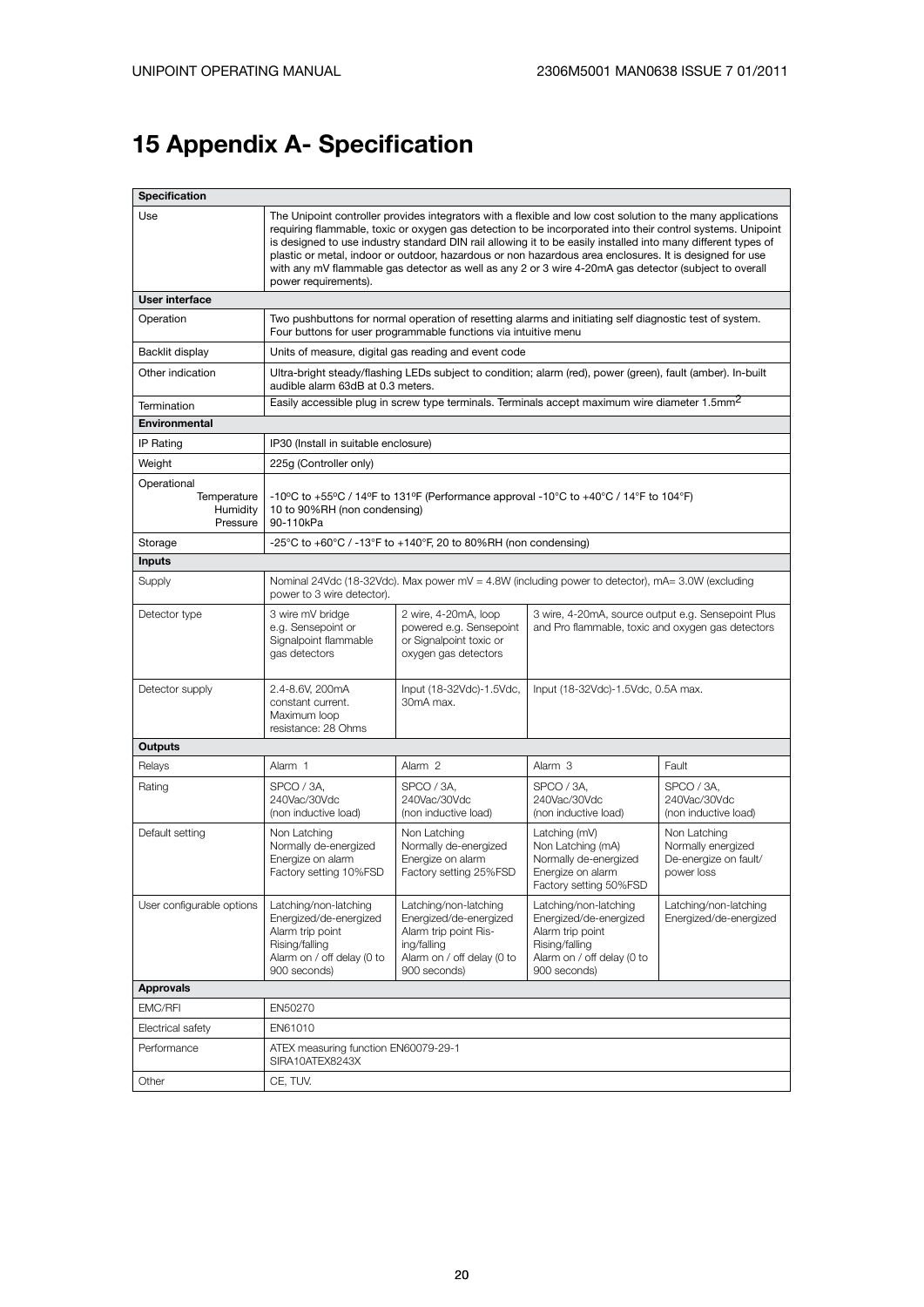### **16 Approvals**

Unipoint is performance approved to EN60079-29-1 (measuring function) for use with Signalpoint, Sensepoint (Combustible) and any 4-20 mA device.

Caution: Unipoint is a safe area device. It must not be installed in hazardous areas.

#### **Special Conditions of Use**

1. The user/installer shall comply with the following environmental restrictions that apply to the use of this equipment, as stated in the product manual.

Temperature (Equipment): -10°C to 40°C

Temperature (Standard combustible sensor): -40°C to 80°C

Temperature (High temperature sensor): -55°C to 150°C

Humidity: 10% to 90%

Pressure: 90 kPa to 110 kPa

- 2. The user/installer shall install these products taking into account any restrictions or special conditions for safe use that are applicable to the previously certified devices that are used in their construction.
- 3. When used, the Sensepoint and the Signalpoint Gas detectors shall be powered from Unipoint DIN controller.

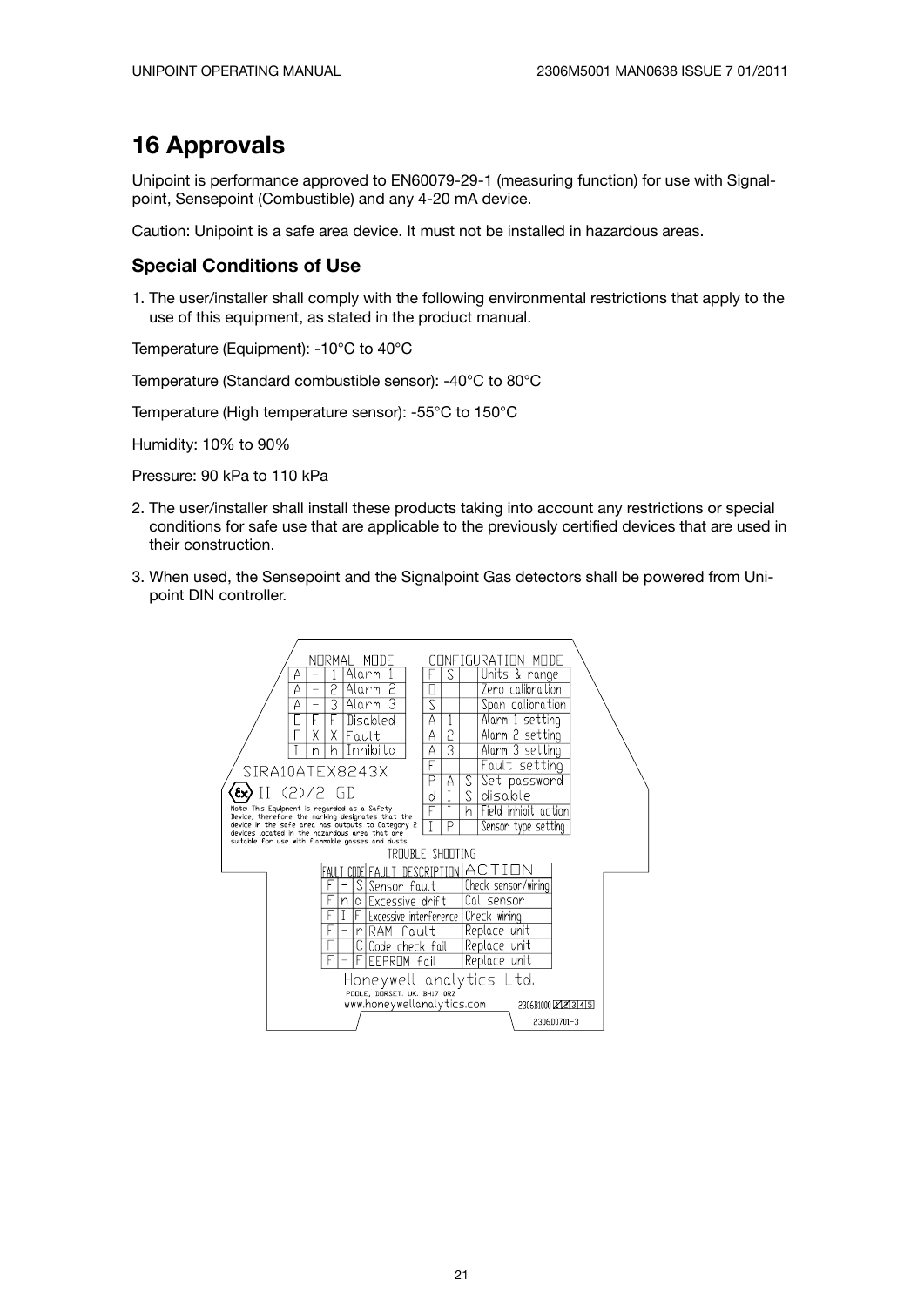### **17 EC Declaration of Conformity**



 $\epsilon$ 

### **EC Declaration of Conformity**

The undersigned of

**Honeywell Analytics Ltd 4 Stinsford Road Poole, Dorset BH17 0RZ UK**

Declares that the products listed below

### **Unipoint Controller (mA input version) 2306B1000 Unipoint Controller (mV input version) 2306B2000**

The Unipoint is a simple DIN rail mounted controller offering integrators a flexible and low cost solution to incorporate flammable, toxic or oxygen gas detection into their control systems.

are in conformity with the provisions of the following European Directive(s), when installed, operated, serviced and maintained in accordance with the installation/operating instructions contained in the product documentation:

| 2004/108/EC | <b>EMC Directive</b>                                                           |
|-------------|--------------------------------------------------------------------------------|
| 2006/95/EC  | <b>Low Voltage Directive</b>                                                   |
| 94/9/EC     | <b>ATEX Directive – Equipment for use in Potentially Explosive Atmospheres</b> |

and that the standards and/or technical specifications referenced below have been applied or considered:

| <b>Harmonised Standard</b> | <b>Description</b>                                                                                                                                                                     |
|----------------------------|----------------------------------------------------------------------------------------------------------------------------------------------------------------------------------------|
| EN 50270:2006              | Electromagnetic Compatibility – Electrical apparatus for the detection and measurement of combustible<br>gases, toxic gases or oxygen                                                  |
| BS EN 50271:2002           | Electrical apparatus for the detection and measurement of combustible gases, toxic gases or oxygen.<br>Requirements and tests for apparatus using software and/or digital technologies |
| EN 60079-29-1:2007         | Explosive atmospheres. Gas detectors. Performance requirements of detectors for flammable gases                                                                                        |
| EN 61010-1:2001            | Safety requirements for electrical equipment for measurement, control and laboratory use.                                                                                              |

Rake Lane<br>Eccleston Eccleston **Type Approval**<br>Chester **Type Approval Chester III** (2)/2 G D CH4 9JN

 $II$  (2)/2 G D

**Notified Body for ATEX: Certificate Number Quality Assurance Notification Number**  Sira Certification Service Sira 10ATEX8243X Baseefa ATEX 5192

Notified Body Number: **0518**

Year of CE marking: **2005** 

Signature:

Name: **Steve Hamilton** Position: **Senior Regulatory Compliance Engineer** Date: **9 September 2010** Declaration Number: **2004Y0014\_01/A03209** Declaration of Conformity in accordance with EN ISO/IEC 17050-1:2010

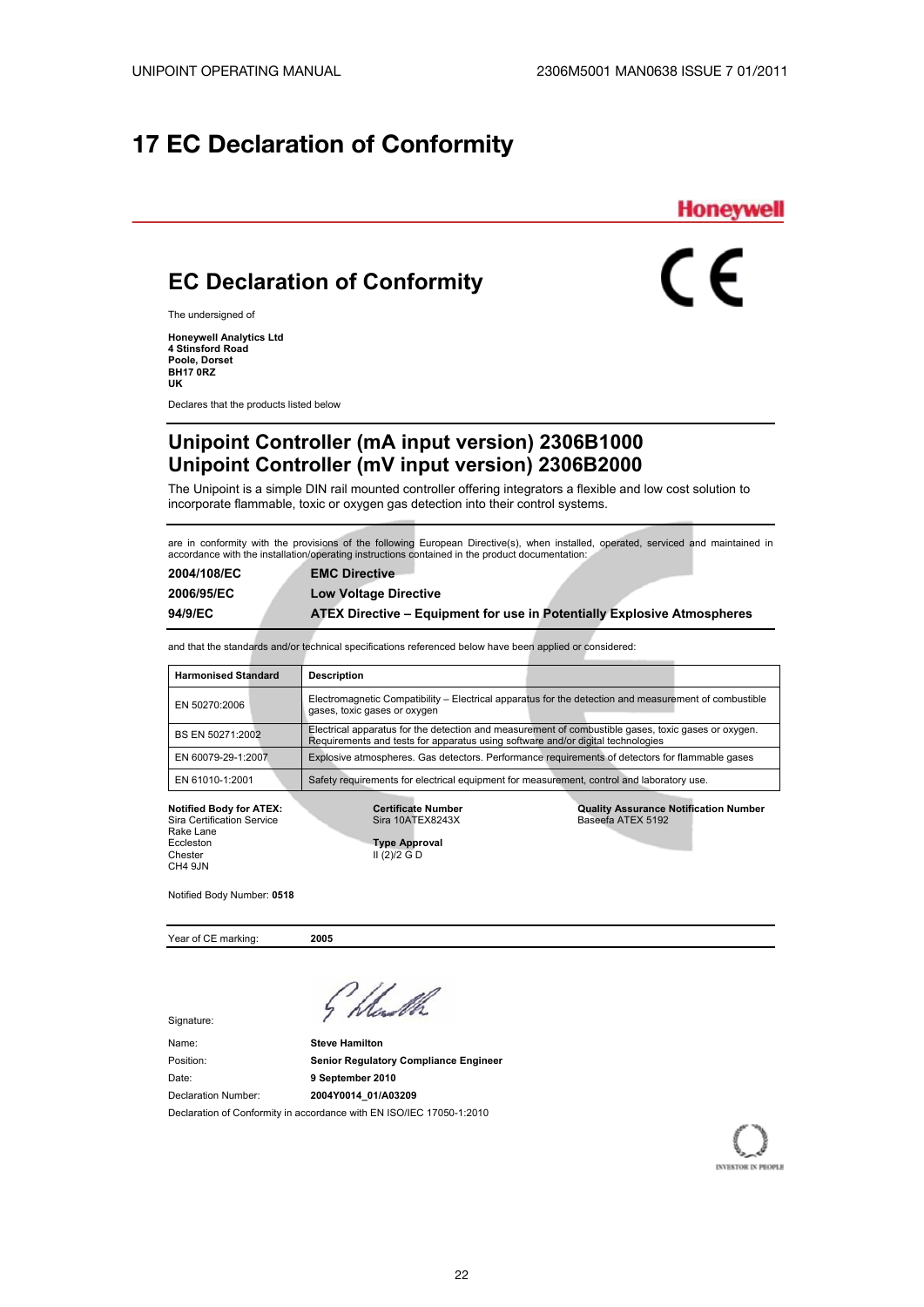### **18 Notes**